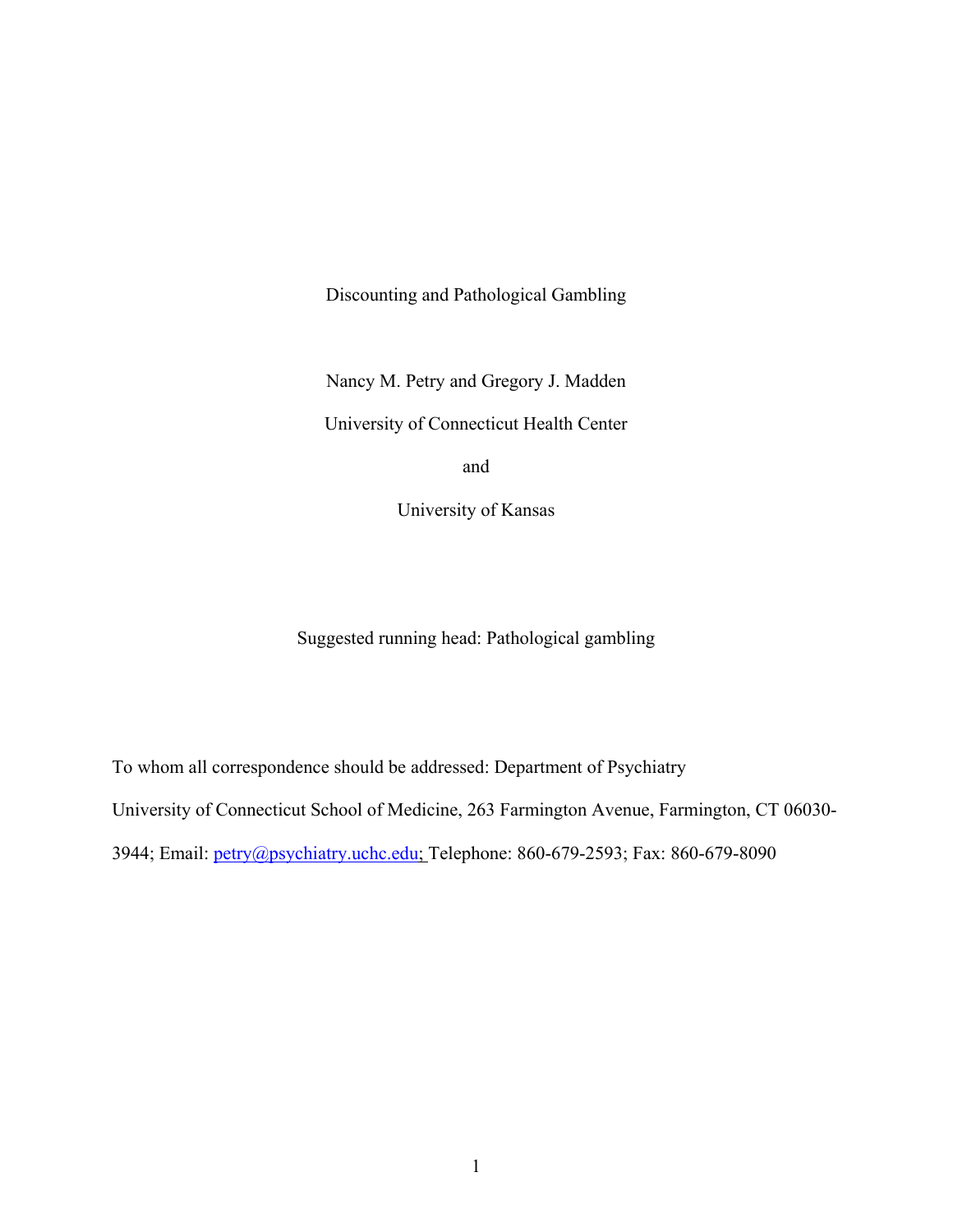Pathological gambling is a disorder characterized by excessive gambling. It often occurs in conjunction with substance use disorders, and research is beginning to examine the association between these disorders, especially with regards to impulsivity and discounting. This chapter initially reviews the diagnosis and prevalence rates of pathological gambling, including its comorbidity with substance use disorders. It then describes relations between personality measures of impulsivity and pathological gambling. Gamblers' patterns of choices on the Iowa Gambling Task and measures of delay and probability discounting are covered in depth. The degree to which these choices are uniquely associated with a gambling disorder, rather than a comorbid substance use disorder, is discussed. Recent theories regarding the role of discounting in the etiology of pathological gambling are described, as are suggestions for future research.

# **I. Pathological Gambling Diagnosis and Prevalence**

The Diagnostic and Statistical Manual of Mental Disorders – Fourth Edition (DSM-IV) classifies pathological gambling as an impulse control disorder. This disorder involves persistent and recurrent gambling that is disruptive to one's personal life, family or vocation (American Psychiatric Association, 1994). To receive a diagnosis, an individual must endorse at least 5 out of 10 criteria, which include: 1) preoccupation with gambling; 2) need to gamble with increasing amounts of money to maintain excitement; 3) repeated unsuccessful attempts to stop or reduce gambling; 4) restlessness and/or irritability when attempting to reduce or stop gambling; 5) gambling as a way to escape unpleasant emotions; 6) chasing loses; 7) lying to others to hide the extent of gambling; 8) committing illegal acts to finance gambling or repay debts; 9) placing a relationship, job, educational or other opportunity in jeopardy by gambling; and 10) seeking assistance from others to relieve a dire financial situation caused by gambling.

Although not a formal diagnostic category, *problem gambling* is a term commonly used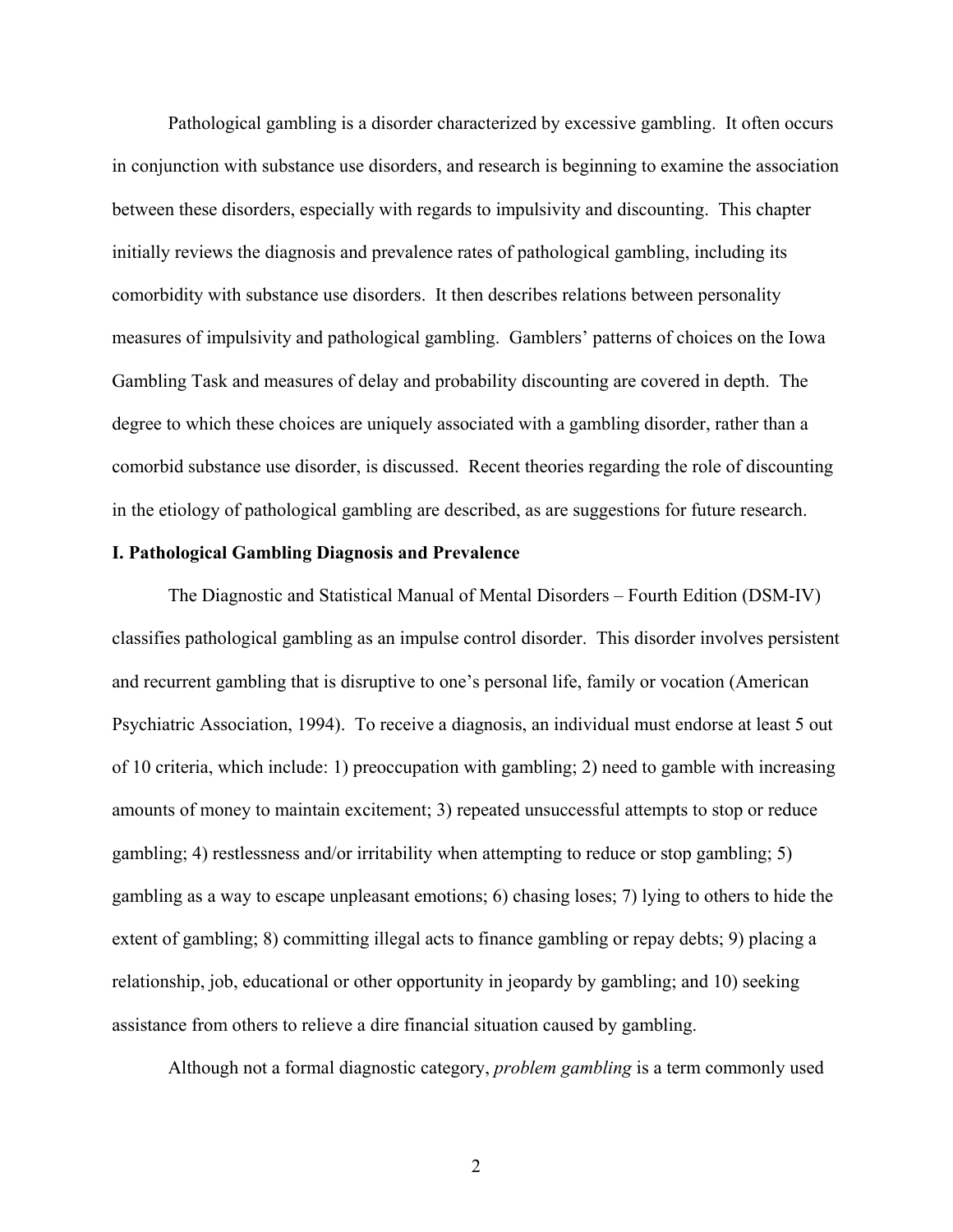for individuals who meet some of the diagnostic criteria of pathological gambling, but who do not meet five criteria necessary for a diagnosis (Petry, 2005). The phrase *disordered gambling* will be used throughout this chapter to refer to the combined group of both pathological and problem gamblers.

Shaffer, Hall, & Vander Bilt, (1999) published a meta-analysis of North American prevalence studies of disordered gambling conducted before 1997. Most of these surveys were conducted in specific states, geographical regions or patient populations. They found lifetime prevalence rates of pathological gambling among adults to be 1.6%, and lifetime rates of problem gambling were 3.9%. Past-year prevalence rates were 1.1% for pathological and 2.8% for problem gambling.

Three more recent, and nationally representative, surveys of prevalence rates of pathological gambling find similar or somewhat lower prevalence rates, ranging from 0.4% to 2.0% (Gerstein et al., 1999; Petry, Stinson, & Grant, 2005; Welte, Barnes, Wieczorek, Tidwell, & Parker, 2001). In the National Gambling Impact Study, Gerstein et al. surveyed 2,417 randomly selected residents by phone. They found the lifetime prevalence rate of pathological gambling to be 0.8%, with 1.3% having lifetime problem gambling. Past year rates were 0.1% for pathological gambling and 0.4% for problem gambling. In another phone survey of 2,638 adults throughout the country, Welte et al. found lifetime prevalence rates of pathological and problem gambling of 2.0% and 2.8%, respectively, and past year rates of 1.3 and 2.2%. The most recent survey (Petry et al.), from the National Epidemiology Survey of Alcohol and Related Disorders (NESARC), is also the largest to date. This in-person survey of over 43,000 randomly selected adults throughout the United States estimated the lifetime prevalence rate of pathological gambling at 0.4%.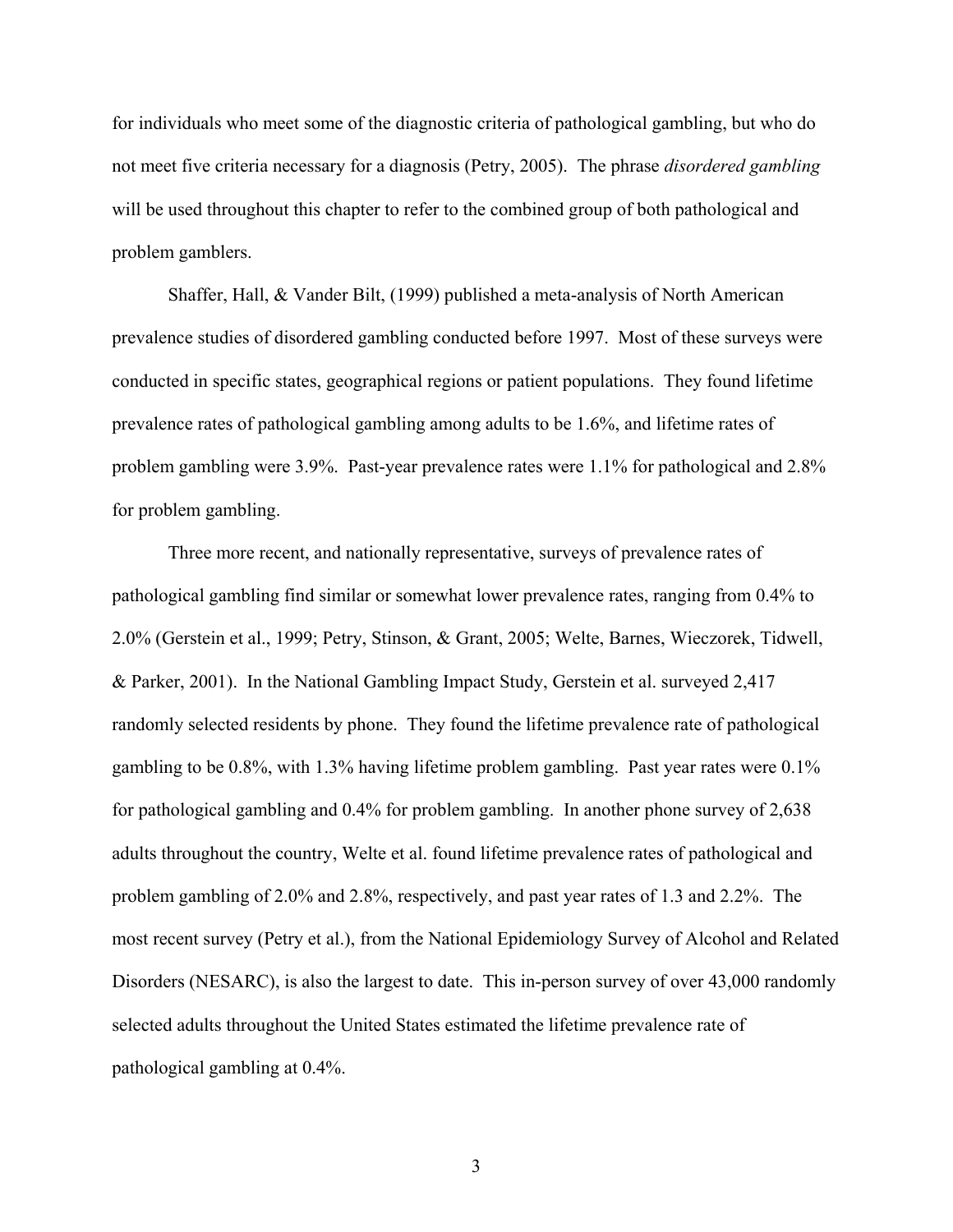# **Comorbidity of gambling and substance use disorders**

These national surveys also examined the associations between pathological gambling and other psychiatric conditions. In the National Gambling Impact Study, Gerstein et al. (1999) found that 9.9% of those with lifetime pathological gambling also had a lifetime diagnosis of alcohol dependence, compared with 1.1% of non-gamblers. Welte et al. (2001) noted that an even higher percentage of lifetime pathological gamblers (25%) had current alcohol dependence, compared with 1.4% of non-gamblers. Similarly, the NESARC study (Petry et al., 2005) reported alcohol dependence was 5 times higher in pathological gamblers than non-pathological gamblers. Beyond alcohol dependence, Petry et al. (2005) found that pathological gambling increased the odds of an illicit drug use disorder by 4.4 fold, with 38.1% of lifetime pathological gamblers having one or more illicit substance use disorder, compared with 8.8% of nongamblers. Thus, these three nationally representative epidemiology studies found strong evidence for an association between pathological gambling and substance use disorders.

High rates of comorbidity are noted in treatment seeking samples as well. Shaffer et al.'s (1999) meta-analysis provided estimates of rates of pathological gambling among substance abusers. In 18 surveys of adults in treatment for substance use disorders, lifetime rates of pathological gambling were estimated at 14%, significantly higher than the 0.4-2.0% rate of lifetime pathological gambling in general population surveys (Gerstein et al., 1999; Petry et al., 2005; Welte et al., 2001). Several more recent studies have reported similar proportions, with generally 10-13% of substance-dependent treatment-seeking individuals also meeting diagnostic criteria for pathological gambling (e.g., Cunningham-Williams, Cottler, Compton, Spitznagel, & Ben-Abdallah, 2000; Langenbucher, Bavly, Labouvie, Sanjuan, & Martin, 2001; Toneatto & Brennan, 2002). Likewise, individuals seeking treatment for pathological gambling either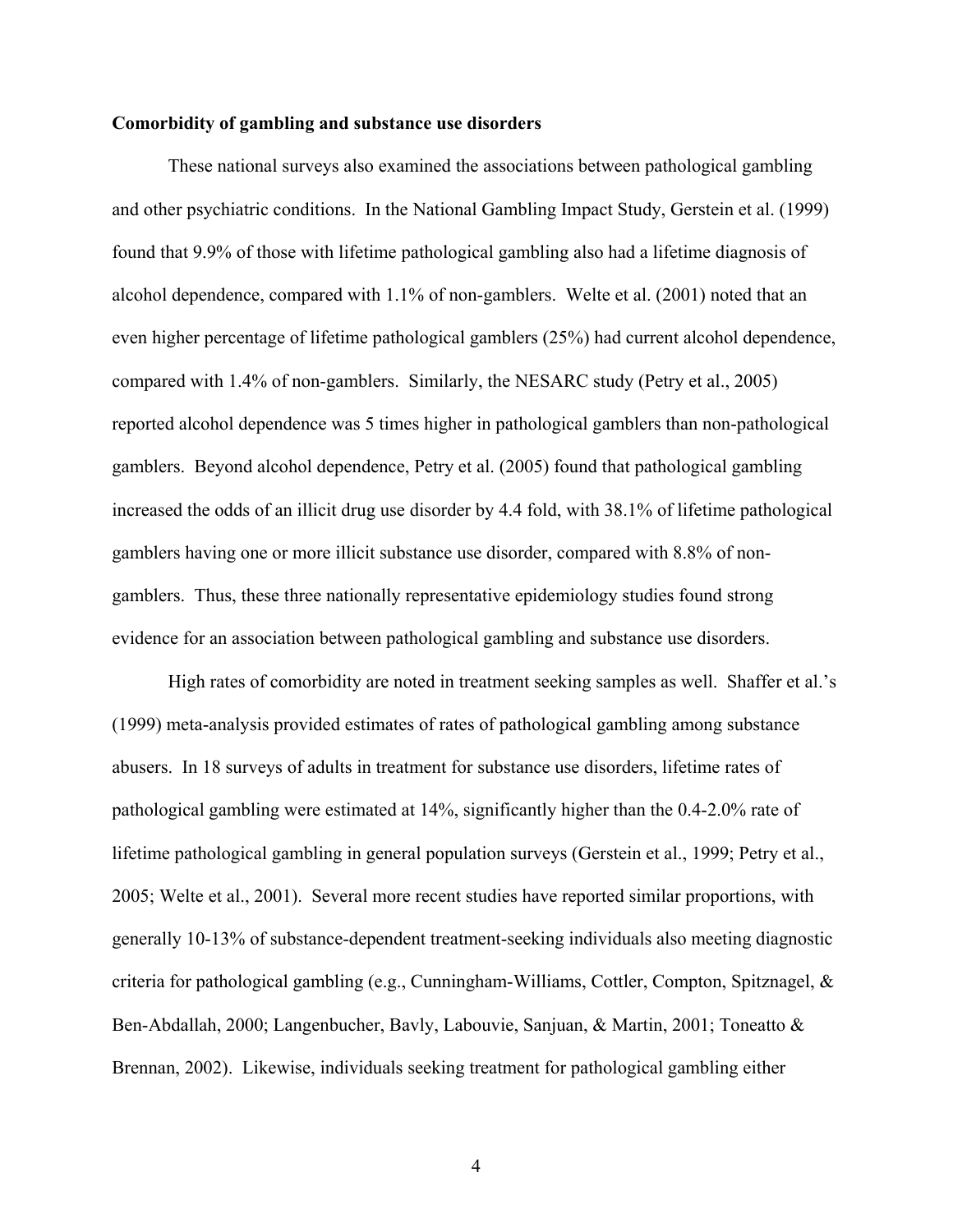through Gamblers Anonymous (GA) or through a professional treatment provider are more likely to meet the diagnostic criteria for a substance use disorder than the population at large (Ibanez et al., 2001; Ladd & Petry, 2003; Maccallum & Blaszczynski, 2002; Specker, Carlson, Edmonson, & Johnson, 1996). Thus, substantial evidence, and no contradictory data, indicates that substance use and gambling disorders co-occur. One explanation for the co-occurrence of these disorders is that both conditions may be manifestations of an underlying disorder of impulse control.

### **Personality measures of impulsivity in disordered gamblers and substance abusers**

Longitudinal studies identify impulsivity in children as a risk factor for later development of substance abuse and gambling problems (Dawes, Tarter, & Kirisci, 1997; Vitaro, Arseneault, & Tremblay, 1997, 1999; White et al., 1994), and cross-sectional studies show levels of impulsiveness are associated with substance use and abuse, as well as gambling, in college students (Jaffe & Archer, 1987). Numerous cross-sectional studies demonstrate that substancedependent patients score higher than controls on personality inventories of impulsivity (Allen, Moeller, Rhoades, & Cherek, 1998; Chalmers, Olenick, & Stein, 1993; Cookson, 1994; Eisen, Youngman, Grob, & Dill, 1992; McCormick, Taber, Kruedelbach, & Russo, 1987; Patton, Stanford, & Barratt, 1995; Rosenthal, Edwards, Ackerman, Knott, & Rosenthal, 1990; Sher & Trull, 1994). Although pathological gambling is classified as a disorder of impulse control, the relation between impulsivity and this disorder is mixed. While some research finds high levels of impulsivity on standardized personality measures in pathological gamblers (Blaszczynski, Steel, & McConaghy, 1997; Carlton & Manowitz, 1994; McCormick et al., 1987; Steel & Blaszczynski, 1998), others have reported either no difference or even lower scores on personality scales assessing impulsivity and related traits (Allcock & Grace, 1988; Blaszczynski,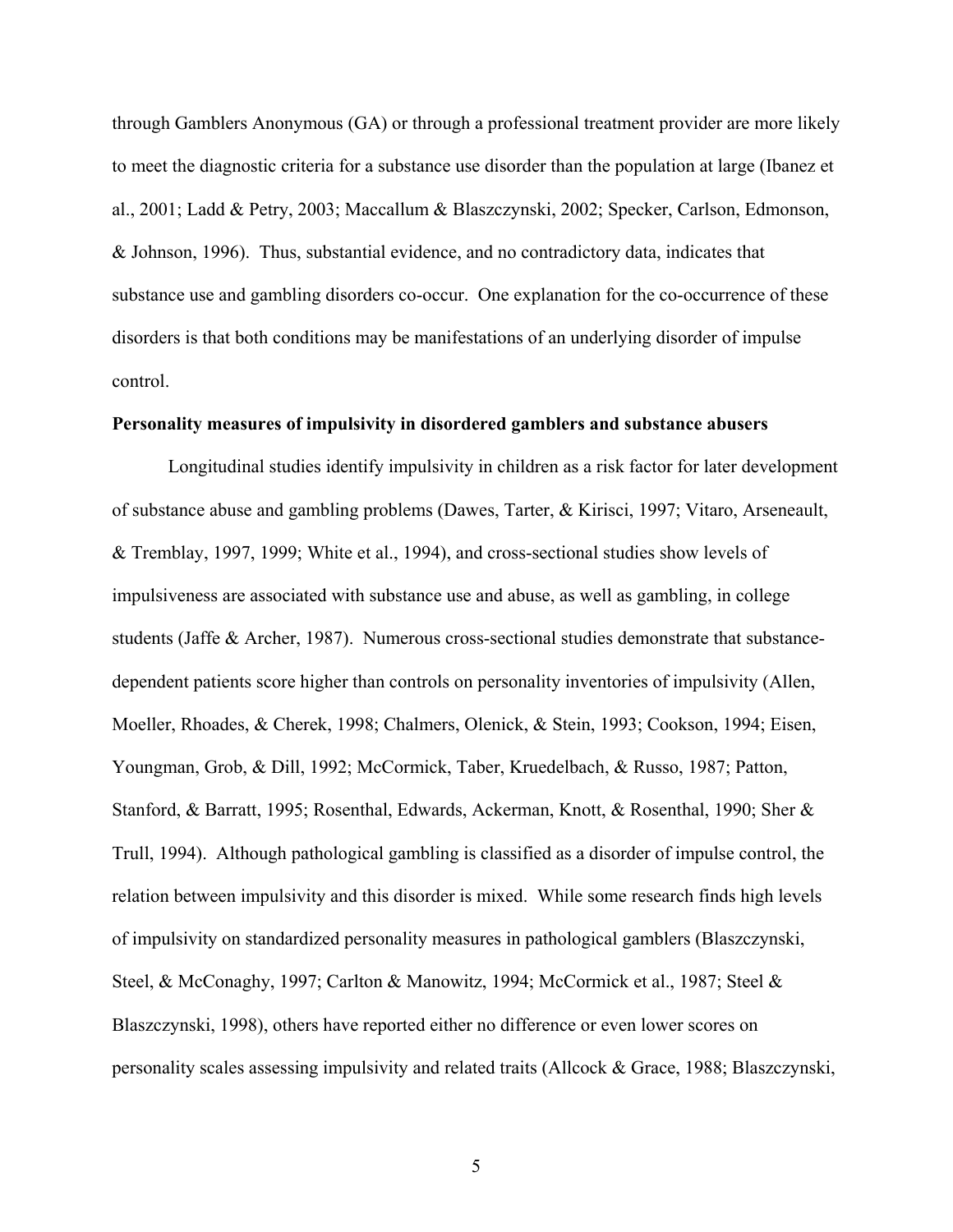McConaghy, & Frankova, 1990; Blaszczynski, Wilson, & McConaghy, 1986; Dickerson, Hinchy, & Fabre, 1987). These discrepancies might be expected if impulsivity is correlated with substance-use disorders but not pathological gambling. Because up to 50% of pathological gamblers have a history of drug or alcohol use disorders (Petry et al., 2005), those studies reporting a relation between impulsivity and pathological gambling may simply have drawn a larger sample of substance-dependent gamblers than other studies. Failure to report drug use histories makes it difficult to assess this hypothesis with existing data.

Another possible explanation for the discrepant findings across studies is that impulsiveness is a multi-dimensional construct (Gerbing, Ahadi, & Patton, 1987) which includes orientation toward the present, diminished ability to delay gratification, behavioral disinhibition, risk taking, sensation seeking, boredom proneness, reward sensitivity, hedonism, and poor planning. Some types of impulsiveness may be characteristic of substance use disorders, such as sensation seeking, while other aspects may be more closely related to pathological gambling, such as sensitivity to probabilistic rewards. Other aspects of impulsiveness may be representative of both disorders, such as present orientation, disinihibition, and poor planning (e.g., Vitaro et al., 1999). To date, sufficient data are not available examining these multiple aspects of impulsivity in pathological gamblers both with and without substance use problems.

The use of behavioral tasks to assess impulsivity may have some benefits over personality inventories in uncovering the nature of impulsivity and its relation to various other disorders. Compared to personality questionnaires, behavioral tasks may serve as more construct-relevant indicators of impulsivity.Below, we describe some behavioral measures of impulsivity that have been examined in pathological gamblers, both with and without substance use disorders.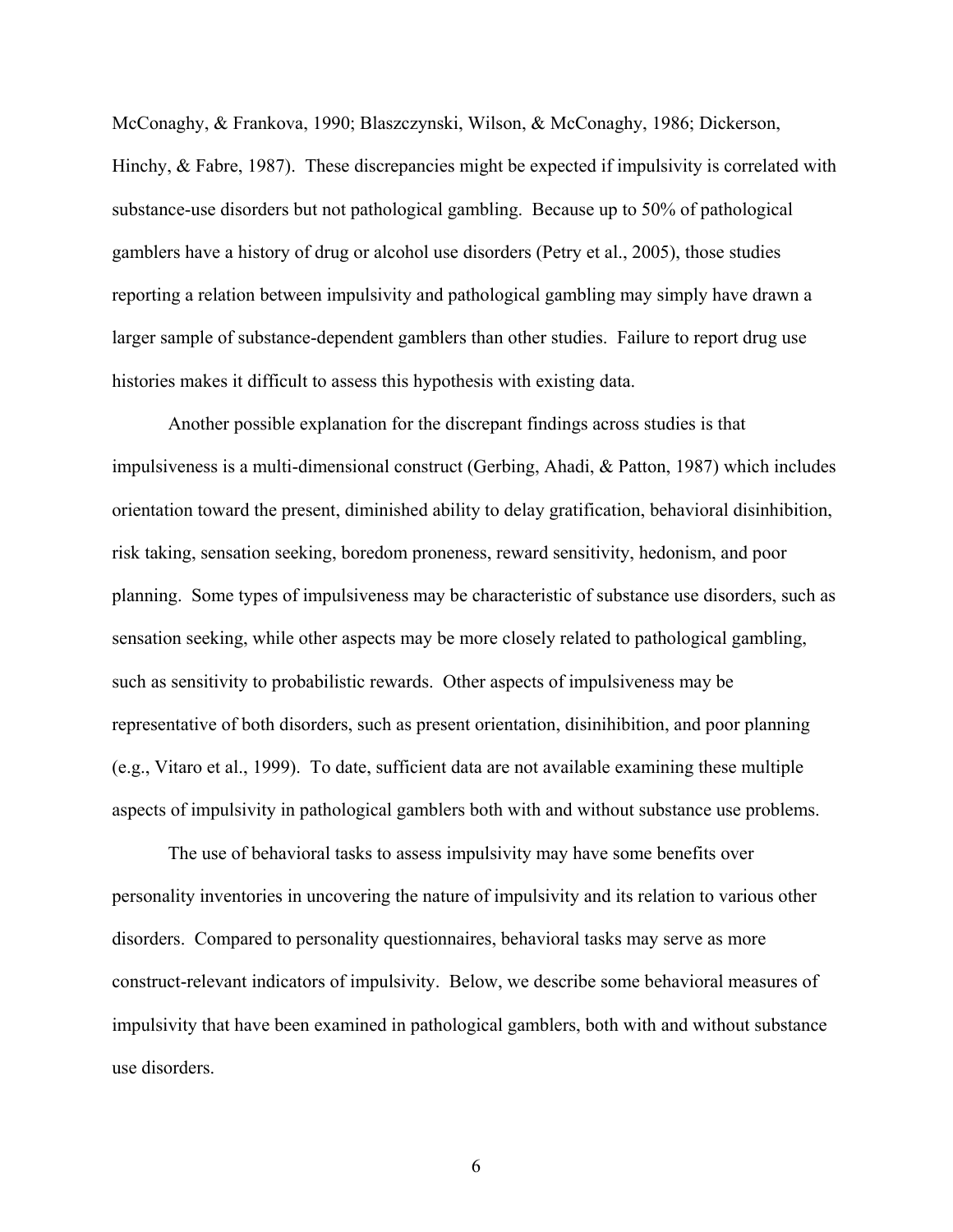# **Iowa Gambling Task**

One specific aspect of impulsiveness that can be measured behaviorally is the inability to tolerate long delays to reinforcer presentation, or preference for smaller more immediate rewards over larger but more delayed rewards (Rachlin & Green, 1972). Ainslie (1975) extended this behavioral definition of impulsivity to include preferences for small more immediate rewards at the expense of large delayed losses. This definition seems to characterize both substance abuse and pathological gambling. The choice to use drugs or gamble excessively may produce immediate pleasurable sensations or excitement but these most often come at the expense of substantial long-term deterioration in legal, financial and social status.

Bechara, Damasio, Damasio, and Anderson (1994) and Bechara, Damasio, Tranel, and Damasio (1997) developed a task that appears to capture some of Ainslie's (1975) definition of impulsiveness and has surface similarities to the long-term losses associated with heavy substance use and gambling. In the Iowa Gambling Task (IGT) subjects select cards from four different decks ranging in probability and magnitude of gains and losses. Drawing from two of the decks periodically yields a large gain (e.g., \$100) but continuing to choose these decks results in a long-term net loss because of occasional substantial losses (e.g., \$150-1250). Selecting these decks may reflect hypersensivity to large gains and/or insensitivity to large losses–– two characteristics of addictive disorders. Cards drawn from the other two decks provide smaller gains (e.g., \$50) but result in a log-term net gain because the low-probability losses are more modest (e.g., \$25-250). A number of substance abusing populations make more impulsive choices on this task than controls, including heroin (Petry, Bickel, & Arnett, 1998), alcohol (Dom, De Wilde, Hulstijn, van den Brink, & Sabbe, 2006), and poly-drug dependent individuals (Verdejo-Garcia, Perales, & Perez-Garcia, 2007).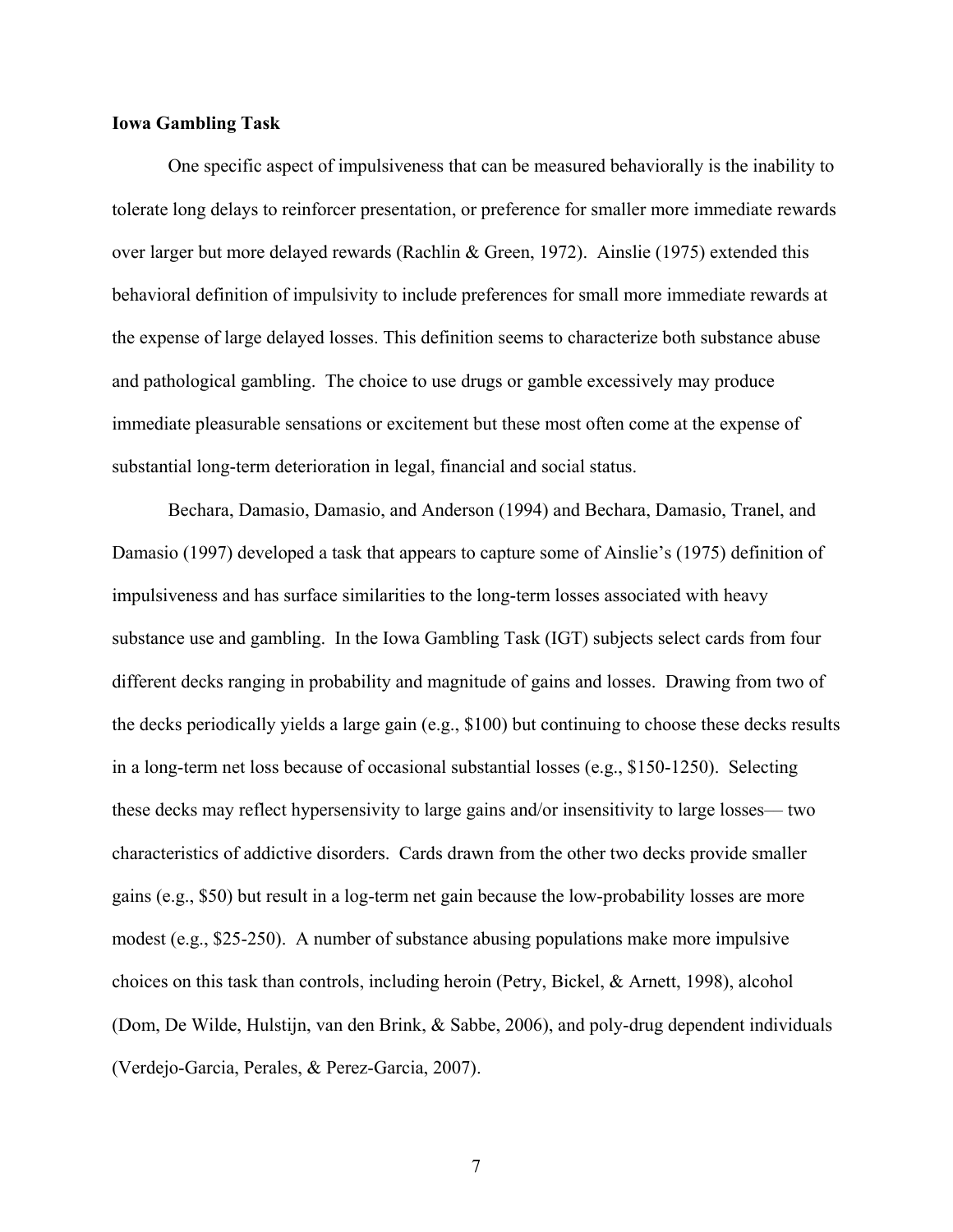Several groups of investigators have administered the IGT with disordered gamblers. In the first of these studies, Petry (2001c) evaluated performance on this task of disordered gambling substance abusers ( $n=27$ ), non-disordered gambling substance abusers ( $n=63$ ), and non-disordered gambling/non-substance abusing controls (n=21). In addition to the IGT, subjects completed other measures including the Eysenck and Barratt scales–– two commonly used personality measures of impulsivity. Principal components analyses revealed that the personality inventories measured three distinct aspects of impulsiveness: impulse control, novelty seeking, and time orientation. Choices on the IGT tapped a different dimension of impulsivity and loaded on a unique factor.

In this study (Petry, 2001c), and congruent with other research (Dom et al., 2006; Petry et al., 1998; Verdejo-Garcia et al., 2007), substance abusers, regardless of gambling histories, were more likely than controls to select cards from decks containing large gains but resulting in net losses (i.e., disadvantageous decks). Disordered gambling substance abusers selected cards from these disadvantageous decks significantly more often than their non-disordered gambling counterparts. The presence of disordered gambling and substance abuse had an additive effect on scores on the personality inventories of impulsivity as well. These effects may represent a hypersensitivity to reward on the part of those with addictive disorders as they preferred the decks with higher immediate payoff. They may also reflect a relative insensitivity to punishment as these high payoff decks were associated with greater overall losses.

Pathological gamblers without drug use disorders were not evaluated in the Petry (2001c) study, and some have suggested they may constitute a distinct population from those with substance use disorders (Blaszczynski & Nower, 2003). Recently, Goudriaan, Oosterlaan, de Beurs, & van den Brink (2006) reported that pathological gamblers with no history of drug or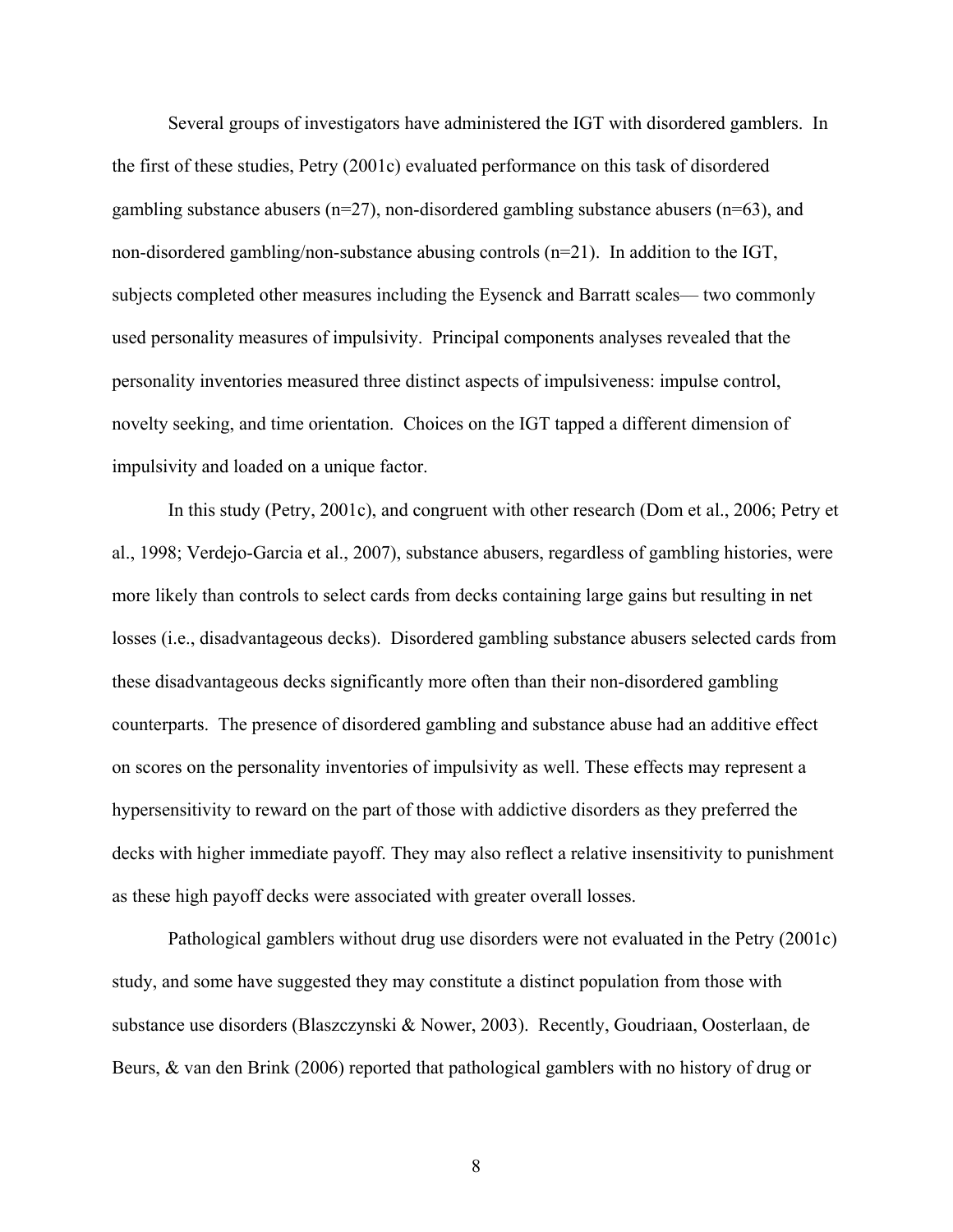alcohol dependence chose from the IGT's disadvantageous decks significantly more often than non-disordered gambling controls. Patholocial gamblers also had a reduced skin conductance response prior to selecting cards from the disadvantageous decks, and they had a lower heart rate before selecting a card from an advantageous deck with compared with controls. After a card was selected and the winning or losing consequence revealed, all participants' heart rates decreased following a loss, but only controls evidenced an increased heart rate after drawing a winning card. The authors interpreted these differences as a reduction in reward sensitivity among the pathological gamblers.

### **Delay discounting**

As noted above, and throughout this book, an important component of impulsivity is preference for a smaller-sooner over a larger-later reward Such a preference suggests that the value of the larger-later reward is subjectively discounted because of the delay to its delivery. In human studies measuring the discounting of delayed rewards, participants choose between a larger-later reward and an immediate reward, the magnitude of which is adjusted until the participant is indifferent between the two. At the indifference point, the magnitude of the smaller-sooner reward provides the subjective value of the larger-later reward. When indifference points are determined across a range of delay intervals, a curve can be plotted, describing the rate at which the value of a reward decreases with increasing delays to its receipt.

A hyperbolic function generally provides a good fit of these indifference points and is an easily interpreted description of delay discounting (Mazur, 1987):

$$
V_{d} = A / (1 + kd) \tag{1}
$$

In this equation,  $V_d$  is the present value of the delayed reward (indifference point),  $\vec{A}$  is the amount of the delayed reward, *d* is the delay duration, and *k* is an empirically-derived constant proportional to the degree of delay discounting.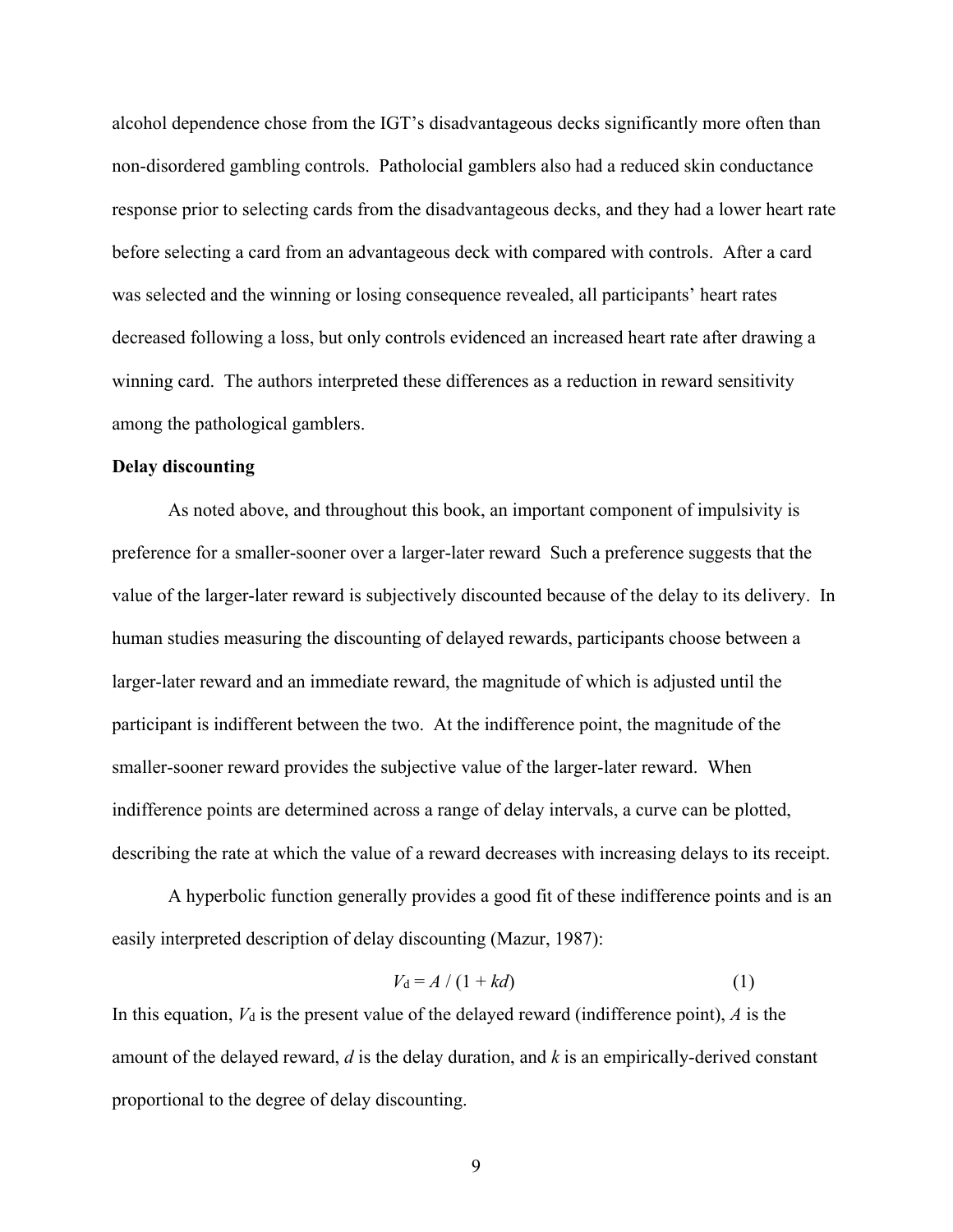The rate at which substance abusers discount delayed outcomes has been extensively studied and is covered more comprehensively by Yi, Mitchell, and Bickel in their chapter in this volume. Here it is important to note only that substance abusers discount delayed rewards more rapidly than controls. For example, Madden, Petry, Badger, and Bickel (1997), Bickel, Odum, and Madden (1999), and Vuchinich and Simpson (1998) found that heroin addicts, cigarette smokers, and heavy drinkers, respectively, discounted hypothetical amounts of money more rapidly than controls. Similar findings have been reported when there is a chance that one of the rewards selected will actually be delivered (e.g., Kirby, Petry, & Bickel, 1999).

A number of studies have examined the relation between delay discounting and pathological gambling. The first of these studies produced evidence suggesting that pathological gambling and substance use disorders have additive effects on rate of delay discounting (i.e., the value of *k* in Equation 1). Petry and Casarella (1999) investigated delay discounting of hypothetical monetary rewards among disordered gambling substance abusers, substance abusers with no history of gambling problems, and controls. Groups with one or more addictive disorders discounted the delayed rewards significantly more than the controls. Furthermore, substance abusers with gambling problems discounted delayed rewards at about 3 times the rates of substance abusers without gambling problems, and at nearly 10 times the rate of controls.

More recent studies have examined rates of delay discounting in disordered gamblers and non-gambling control groups. Two of these studies reported that disordered gamblers discount the value of delayed hypothetical monetary rewards at a higher rate than a non-gambling control group (Dixon, Marley, & Jacobs, 2003; MacKillop, Anderson, Castelda, Mattson, & Donovick, 2006) while one study reported no difference (Holt, Green, & Myerson, 2003). The reasons behind these discrepant findings are unclear. Dixon et al. asked their gambling group to complete the delay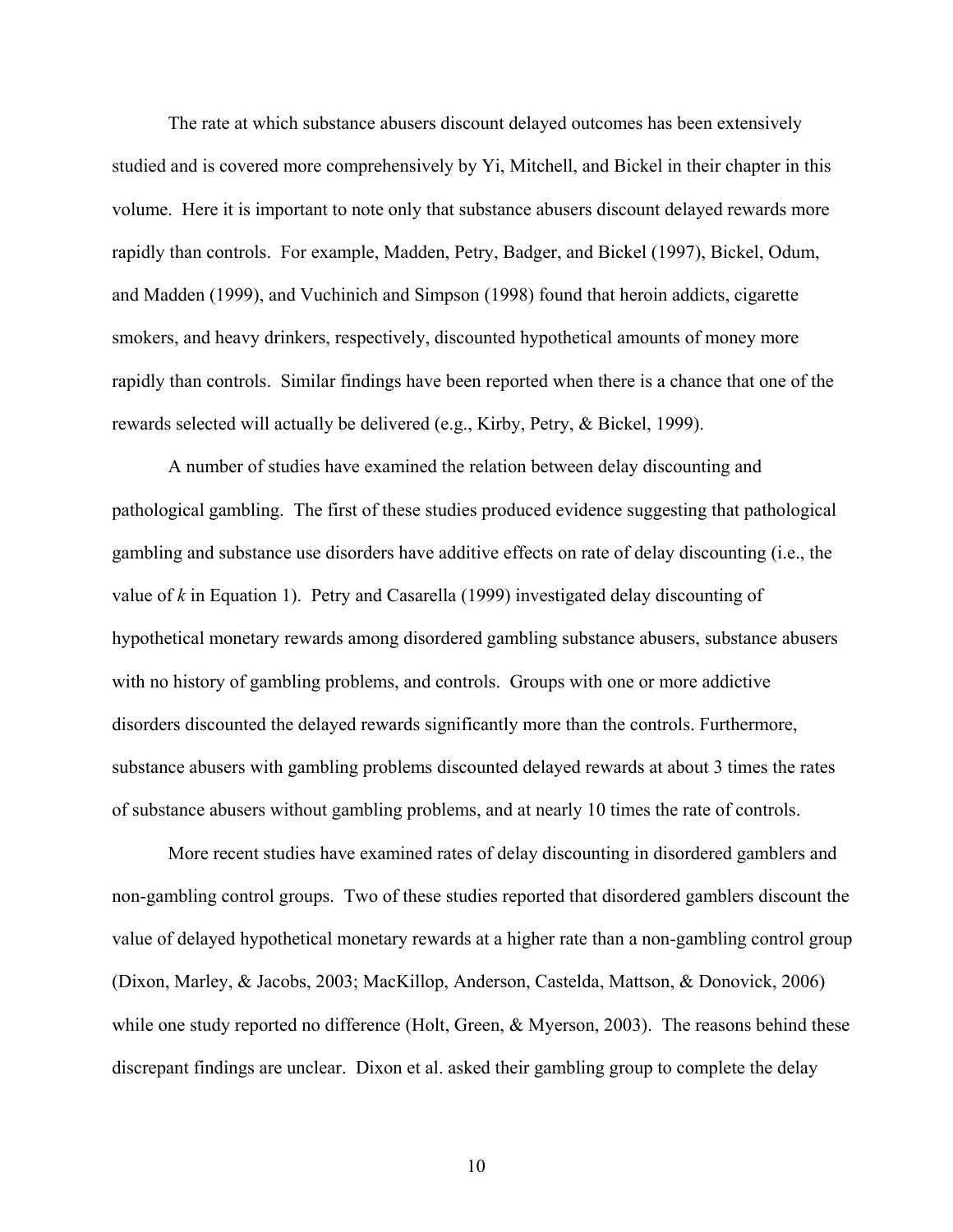discounting task in an off track betting parlor, and their later research (Dixon, Jacobs, & Sanders, 2006) suggests this setting may increase rates of delay discounting when compared with the nongambling settings in which control data were collected in their earlier study. To determine if disordered gamblers discount delay rewards more than non-gamblers when data are collected in comparable settings, we compared discounting measures in the two Dixon et al. studies and found that even when disordered gamblers completed the discounting task in a non-gambling setting, they discounted delayed monetary rewards at a significantly higher rate than non-gambling controls (one-way ANOVA, *p* < .001).

A shortcoming of each of these studies is that none of them reported prevalence of substance use disorders in their samples. This is concerning because of the high rates of comorbidity outlined earlier, and the known association between substance use disorders and delay discounting. Thus, across-study differences in prevalence of substance use disorders may underlie the discontinuity between some of these studies. For example, if disordered gamblers that Dixon et al. (2003) recruited from a gambling facility had high rates of drugs or alcohol problems, then it might help to explain why these gamblers discounted delayed rewards at such a high rate, despite having the lowest mean scores of any other reviewed study on the South Oaks Gambling Screen (SOGS; Lesieur & Blume, 1987), a common measure of gambling problems.

Other studies have examined the relation between delay discounting and pathological gambling while controlling for substance use status. For example, Petry (2001b) examined discounting rates in individuals with a primary diagnosis of pathological gambling separated into groups with and without substance use problems. Discounting rates were compared between the two groups of gamblers, as well as to a control group. As in the Petry and Casarella (1999) study, both groups of pathological gamblers evidenced higher delay discounting rates than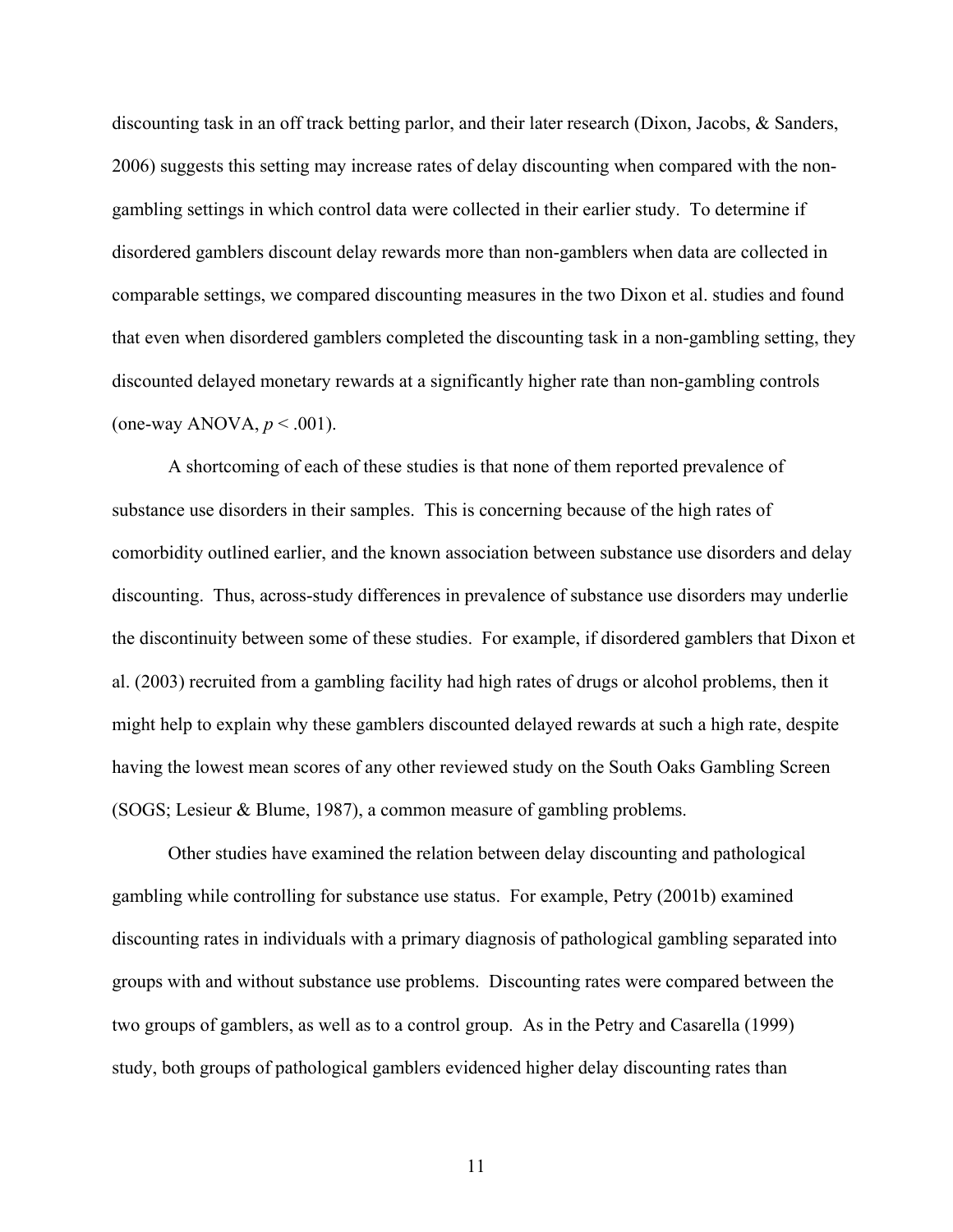controls, and gamblers with substance use disorders had the highest discounting rates. Strikingly, these two studies, comprised of entirely different patient populations, had nearly identical *k* values for individuals with the dual addictive disorders, whether their primary problem was pathological gambling or substance use. Pathological gamblers with a history of substance use disorders had median *k* values of 0.29 compared with 0.26 for the group with a substance use diagnosis who were identified as also having significant gambling problems. Likewise, median *k* values obtained from participants with one disorder (either pathological gambling or substance use) were almost identical (0.06 for 'pure' pathological gamblers and 0.05 for 'pure' substance abusers).

Together, these data lend some credence to the hypothesis that pathological gambling and substance use disorders lie along a continuum of delay discounting. That is, moderately high rates of discounting may be a risk factor for developing a problem with either drugs or gambling. Still higher rates of discounting might be expected to put an individual at risk of developing multiple impulse control problems such as pathological gambling and substance abuse.

 Alessi and Petry (2003) re-analyzed data from the 62 treatment-seeking pathological gamblers who participated in the Petry and Cararella (1999) and Petry (2001b) studies. They evaluated the hypothesis that degree of delay discounting is associated with severity of gambling disorder as measured by the SOGS. In a regression analysis, the best predictor of delay discounting, even after controlling for demographics and substance use, was SOGS scores, which accounted for 12% of the variance in *k* values. Similar findings were reported by MacKillop et al. (2006) who reported significant or near significant (*p =* .06) differences in *k*  values in groups separated by gambling severity. These results suggest that severity of gambling problems is closely linked with delay discounting.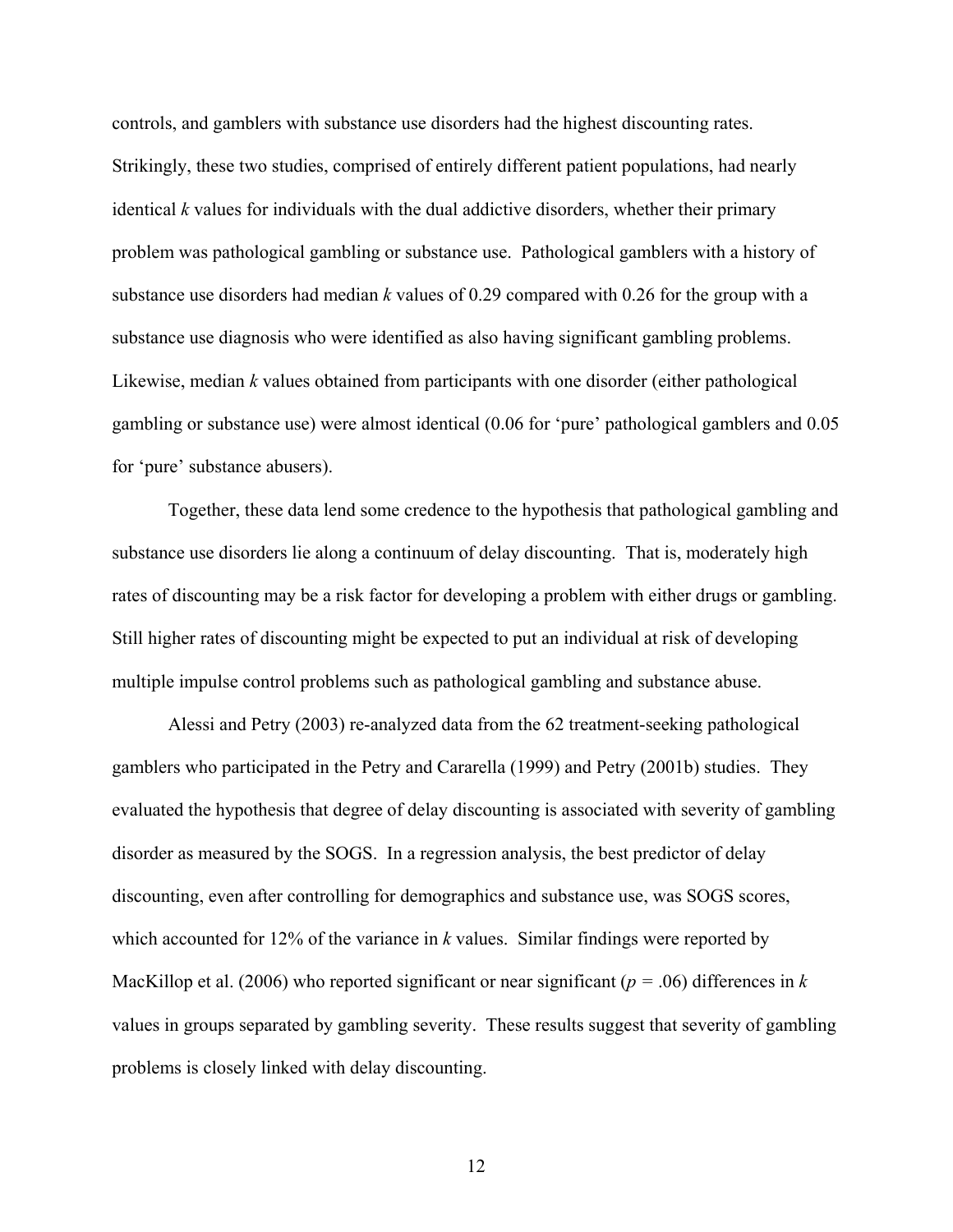# *The Role of Delay Discounting in Pathological Gambling*

A number of researchers have hypothesized how delay discounting rates might be predictive of substance use disorders (Yi et al., and Carroll, Anker, Newman, & Perry; this volume), and some of these proposals may be equally applicable to pathological gambling. For example, if the delayed aversive outcomes typically associated with pathological gambling (e.g., loss of income, deterioration of social relations, and legal difficulties) are substantially discounted, then their diminished negative value may fail to deter gambling in much the same way that the long-term consequences of cigarette smoking or drug use fail to deter these behaviors in drug-dependent individuals (Odum, Madden, Badger, & Bickel, 2000; Odum, Madden, & Bickel, 2002).

As noted in Chapter 1 of this volume, the hyperbolic shape of the delay-discounting function (Equation 1) predicts preference reversals between self-control and impulsive choices. That is, tendencies toward self-control (e.g., going to the movies instead of the casino with the intention of having enough money to pay the rent at the end of the month) give way to impulsive choices as the benefits of these choices become more immediately available (e.g., while driving past the casino on the way to the theater). With the immediate thrills of gambling only moments away, their value far outweighs the discounted value of having enough money to pay rent at the end of the month. Because, according to Equation 1, higher rates of delay discounting increase the probability of preference reversals, pathological gamblers' delay intolerance would appear to make their road to recovery a difficult journey filled with relapses, despite their best intentions.

A related account of the importance of delay discounting rate in the origin of pathological gambling is Rachlin's (1990, 2000) *string theory*. According to this theory, gamblers take account of their wins and losses following wins. Sometimes wins occur following the first bet,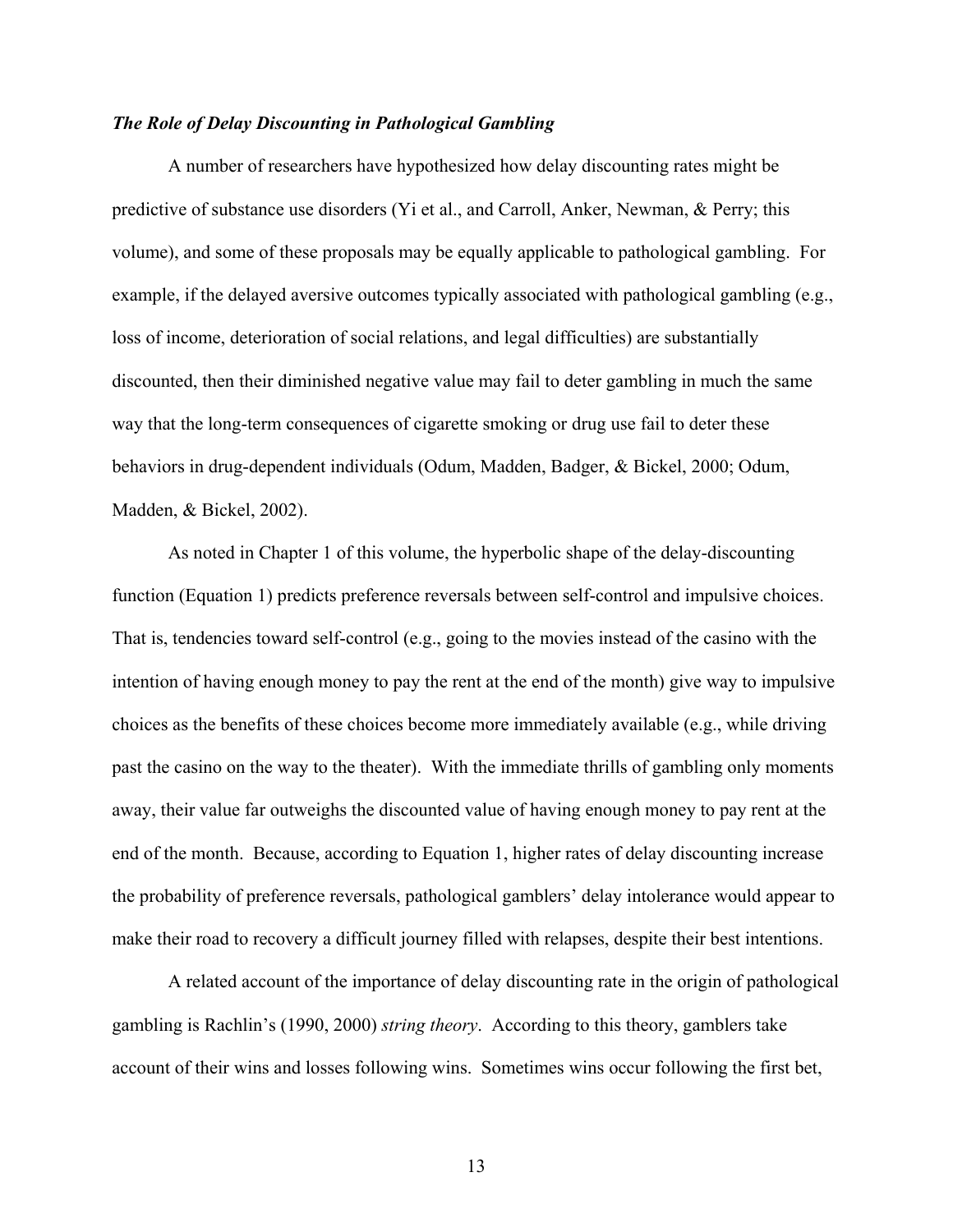and because they are immediate, they retain their full reward value. Other wins follow a string of losses such that the net income at the end of the string is a negative value. If these negative value events were only modestly discounted, they would deter gambling. However, high discounting rates characteristic of pathological gamblers render the delayed net loss inert. That is, when gamblers take a mental accounting of the sums of immediate undiscounted gains and delayed (and discounted) losses, the net value of gambling is substantially positive. In contrast, individuals who discount delayed outcomes at a lower rate are more likely to be affected by the net loss of funds following the long strings of losses leading up to a win. Their mental accounting may be closer to the reality that gambling is a net loss activity and this may be sufficient to keep them out of gambling settings altogether.

A final hypothesis is that the shape of the hyperbolic delay discounting function (i.e., Equation 1) predisposes individuals with high rates of discounting to gambling rewards (Madden, Ewan, & Lagorio, 2007). This account, illustrated in Figure 1, focuses on the unpredictable time intervals separating gambling wins. Although the time to the next gambling win is unpredictable and can fall anywhere along the x-axes of Figure 1, for the sake of simplicity we have plotted just five of these unpredictably delayed monetary rewards in each panel. The discounted values of these unpredictably delayed rewards fall along a hyperbolic discounting curve. In the top panel the curve was plotted using Equation 1 where the *k*-value was set equal to the median reported for non-drug-abusing pathological gamblers by Petry (2001b):  $k = 0.07$ . The lower curve was drawn using a k-value typical of non-gambling, nondrug-abusing humans  $(k = 0.003; \text{ see Kirby}, 1997)$ . The square data point in each panel corresponds to the discounted value of a reward of equivalent magnitude delivered after a predictable delay–– a delay equivalent to the average of the five unpredictable delays.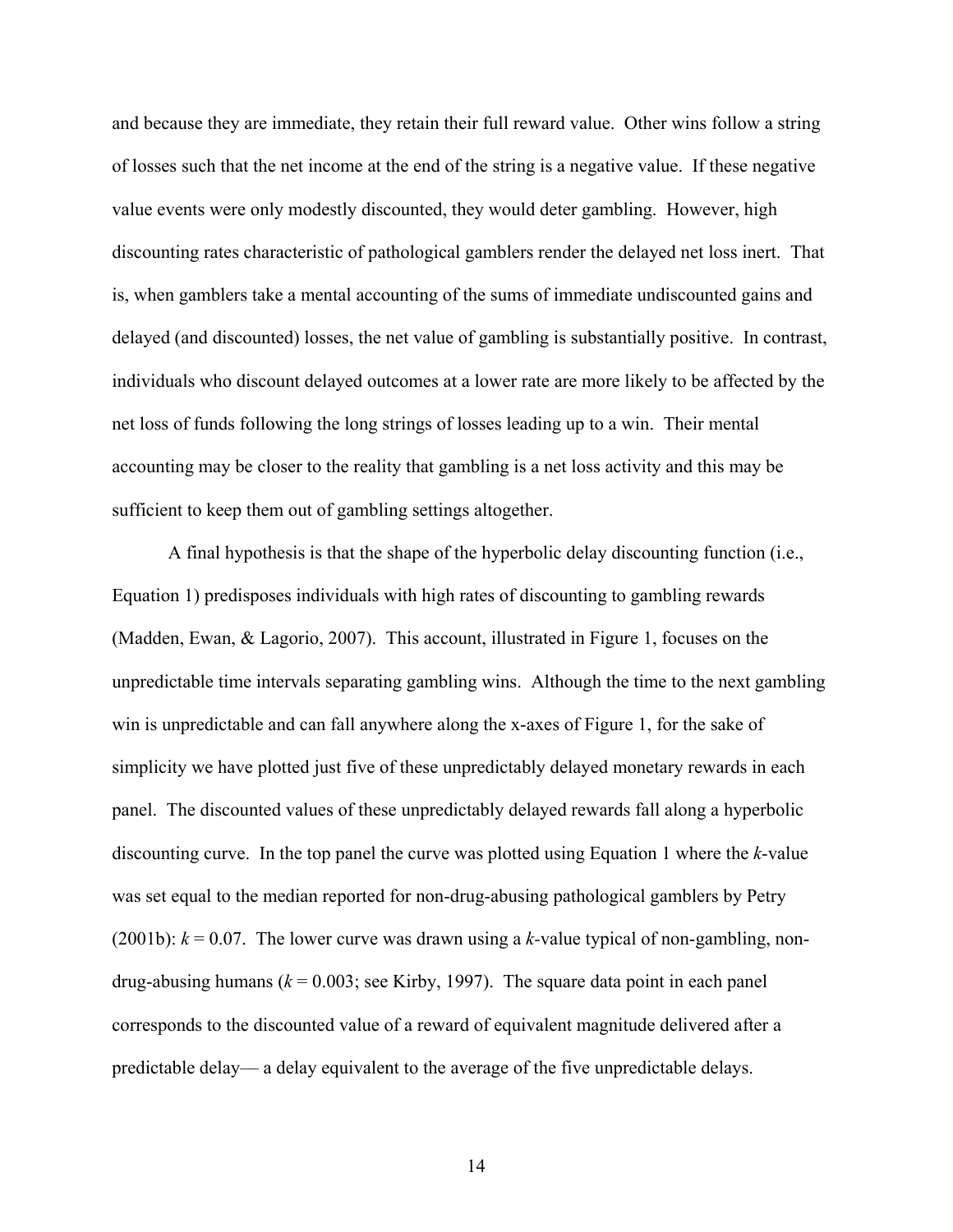----- Insert Figure 1 About Here -----

 Mazur (1989) demonstrated with pigeons that the value of an unpredictably delayed reward was given by the following variant of Equation 1:

$$
V_u = \sum_{i=1}^n P_i \left( \frac{A}{1 + k D_i} \right) \tag{2}
$$

where *Vu* is the discounted value of unpredictably delayed rewards, *Di*, each obtained at probability *P.* Because all of the delays shown in Figure 1 are equally probable, Equation 2 holds that the value of the five unpredictably delayed rewards is equal to the average discounted value of these rewards. This average is shown as the horizontal dashed line in each panel of Figure 1. Because of the deeply bowed shape of the pathological gamblers' hyperbolic function, the average discounted value of the unpredictably delayed gambling rewards is 133% greater than the value of the same reward delivered after a predictable delay. Thus, Equation 1 predicts that individuals who discount delayed rewards at a high rate will view gambling rewards as substantially more valuable than the benefits of waiting a predictable amount of time to obtain the same reward (e.g., two weeks until the next paycheck). By contrast, the non-gamblers' lower discounting rate renders their function approximately linear. For these individuals, the average of the unpredictably delayed rewards is only 2.5% greater than the predictable reward. We might, therefore, expect gambling to be an enjoyable activity but one that is more easily forgone.

# ----- Insert Figure 2 About Here -----

 Figure 2 illustrates for a wide range of delay discounting rates (*k-*values) the percentage increase in value obtained by choosing the unpredictably delayed gambling-reward over the same reward obtained after a predictable delay. For the delay range shown in Figure 1 and at *k*values of 0.03 to 0.43 (the range reported for pathological gamblers by Alessi & Petry, 2003) the individual obtains a 55-820% added subjective reward value by choosing to gamble. Thus,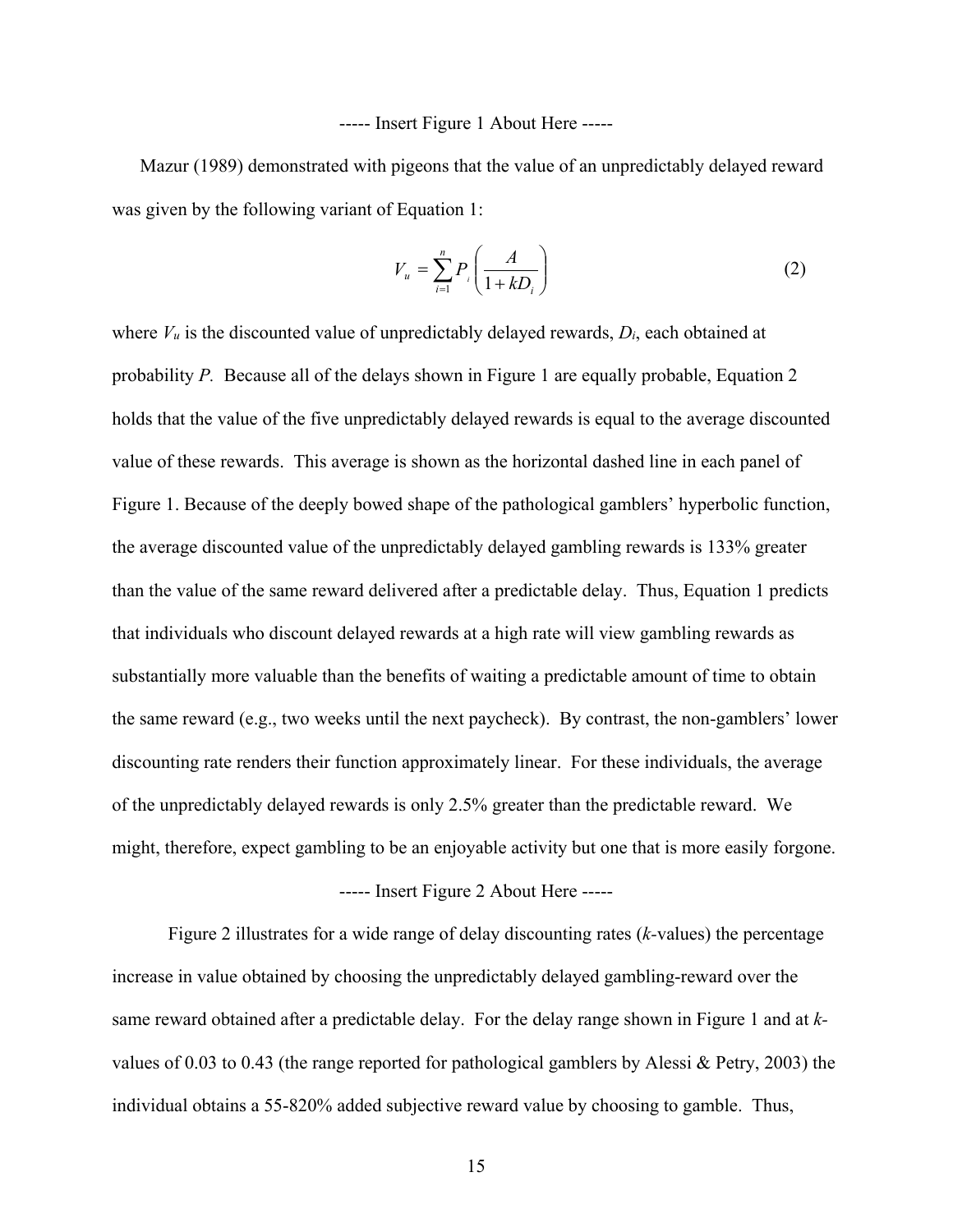Equation 2 predicts that, all else being equal, discounting rates are predictive of the decision to gamble and those with higher discounting rates are at greater risk of developing pathological gambling.

 Several findings are consistent with this prediction. For example, pigeons tend to have very high discounting rates (usually  $k = 1.0$ ) and this species is known to strongly prefer unpredictably over predictably delayed food rewards (e.g., Mazur, 2007). Pigeons are also known to prefer the contingencies of reinforcement arranged by slot machines over predictable amounts of work to obtain food rewards (e.g., Madden & Hartman, 2006). Equation 2, which is critical to the hypothesized relation between delay discounting rate and gambling, has been empirically verified with animal subjects (e.g., Mazur, 1991; Mazur & Romano, 1992) but has yet to be tested with humans; nevertheless, substantial evidence indicates that Equation 1 well describes delay discounting in humans (see Green & Myerson, 2004). An important test of Equation 2 will determine if higher rates of delay discounting are predictive of stronger preferences for unpredictably delayed rewards and slot machine contingencies of reinforcement (i.e., random-ratio schedules). This research is currently underway in our laboratory.

#### **Probability discounting**

Perhaps of even more relevance to the study of pathological gambling is probability discounting. Probability discounting refers to the devaluing of a chance outcome, and it is typically studied in humans by presenting participants with a series of choices between some amount of guaranteed money (real or hypothetical) and a larger amount of money with varying probabilities of receipt. For example, participants may choose between \$20 guaranteed and a 40% chance of receiving \$40. Rachlin, Raineri and Cross (1991) proposed a hyperbolic equation that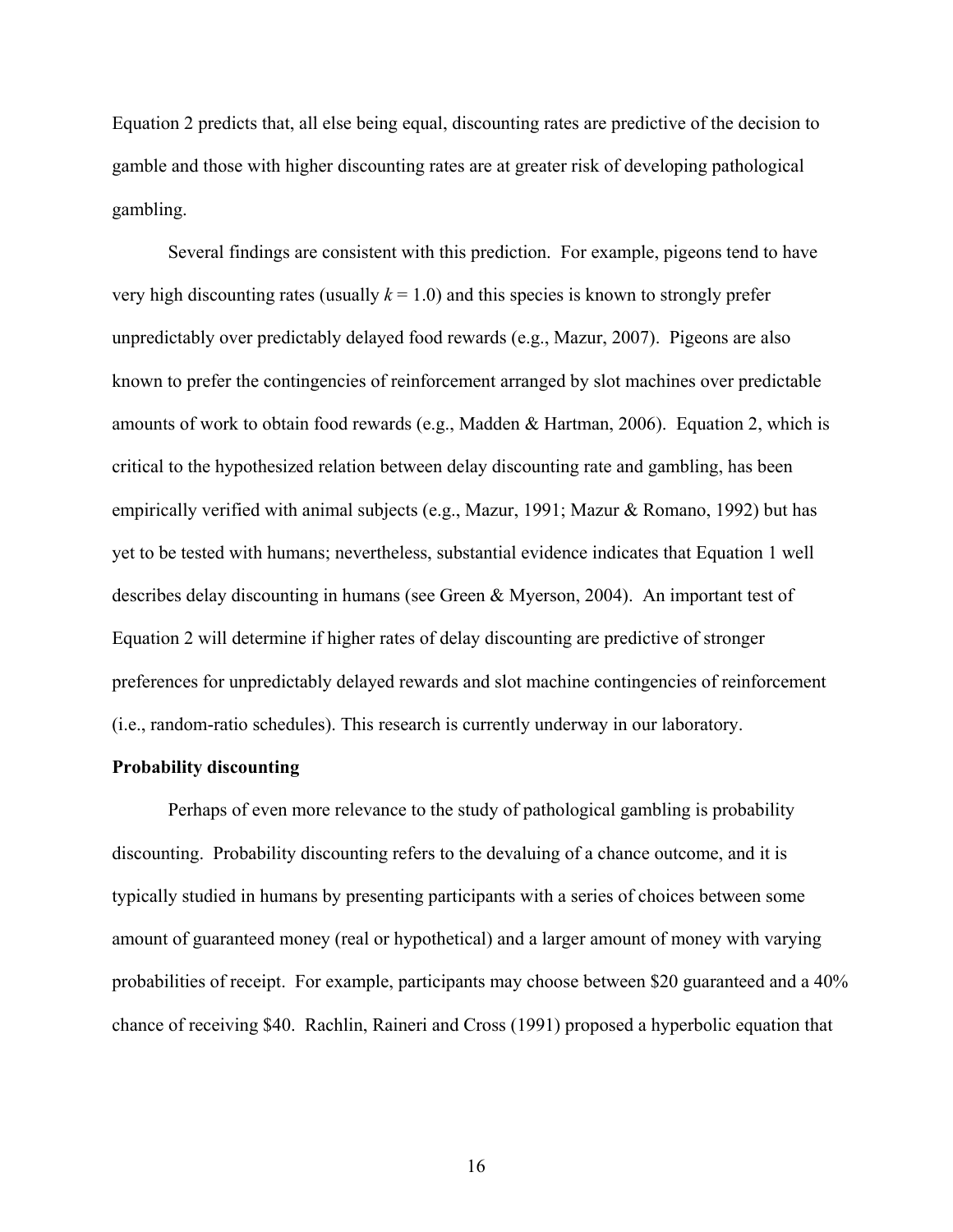fits probabilistic discounting, in which *Θ* refers to the odds against, (1-*p*)/*p*, receiving the probabilistic reward:

$$
V = \frac{A}{1 + h\Theta} \tag{3}
$$

As in the delay discounting equation, this equation contains a single free parameter, *h*, which quantifies probability discounting rate. As the free-parameter value increases, the subjective value of the outcome is more steeply discounted.

 One might predict that probabilistic monetary outcomes would be discounted less in those who gamble more. That is, probabilistic rewards should retain more of their subjective value in individuals prone toward gambling than for non-disordered gamblers. The single published study that has examined this hypothesis found that college student disordered gamblers discounted probabilistic rewards less steeply than non-disordered gambling college students (Holt et al., 2003). Indices of delay discounting and probabilistic discounting were not significantly correlated, suggesting that the two indices of discounting measured unique constructs.

We recently examined probability discounting in 19 male treatment-seeking pathological gamblers (mean SOGS score =  $13.2 + 3.2$ ). We included only those pathological gamblers without a history of substance use problems to control for any putative effect of substance use on probability discounting. We compared probability discounting between these pathological gamblers and a group of 20 non-gambling, non-drug-using men matched on age, education, and income. Consistent with the study which used a less severe population of disordered gamblers (Holt et al., 2003), we found that pathological gamblers discounted probabilistic monetary wins significantly less than controls (Madden, Petry, & Johnson, under review). Unfortunately, across-study comparison of probability discounting values was impossible because the two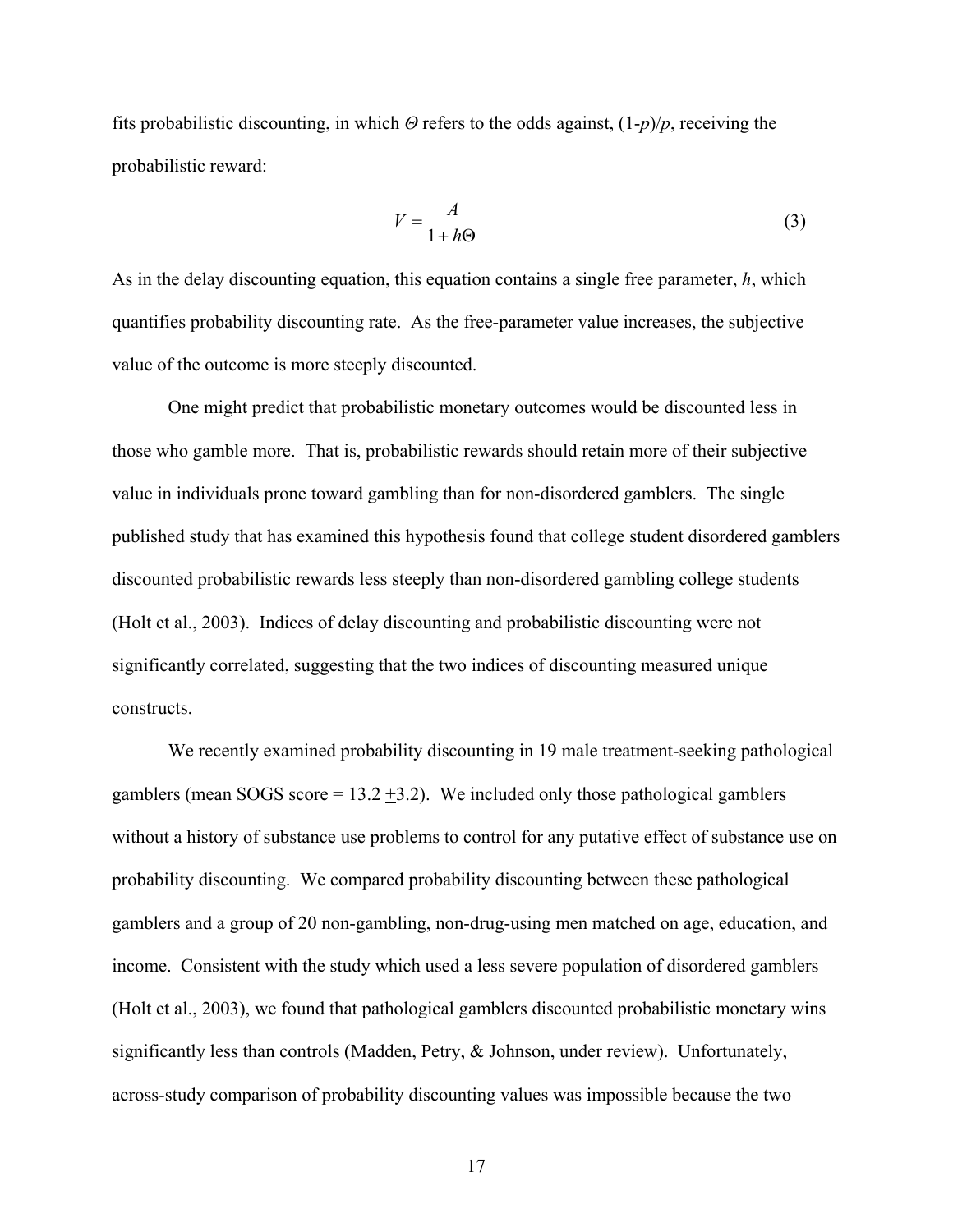studies arranged different reward amounts and probabilities and used different methods of quantifying probability discounting rates. Given the small number of studies that have examined probability discounting in disordered gambling populations, strong statements about the role of this process in gambling decisions must await further empirical investigations.

#### **Summary and future directions**

To summarize, most of the available data suggest pathological gambling is associated with steep discounting of delayed rewards and less steep discounting of probabilistic rewards. Some evidence suggests that more pronounced between-group differences in delay discounting are correlated with gambling severity and this outcome is predicted by Rachlin's (2000) string theory of gambling and by Equation 2 (Madden et al., 2007). As noted throughout this volume, substance use disorders are associated with higher rates of delay discounting and individuals with dual addictive disorders (pathological gambling and substance use disorders) have increased delay discounting compared to those with only one of the disorders. While this relationship has not been examined with respect to probability discounting, most of the available data suggest that the two forms of discounting are not closely associated and likely reflect different constructs of impulsivity (see Green & Myerson, 2004).

Importantly, the Iowa Gambling Task and delay and probability discounting measures may be helpful in elucidating the relation between impulsivity/discounting and the development of clinical disorders. One model for this work is Walter Mischel's longitudinal studies which suggested that the duration a 4-5 year old child would wait for a large reward was predictive of social and academic competencies over 10 years later (Mischel, Shoda, & Peake, 1988; Shoda, Mischel, & Peake, 1990). Longitudinal studies examining the relation between impulsivity and disordered gambling are thus far quite limited. One study (Vitaro et al., 1999) found that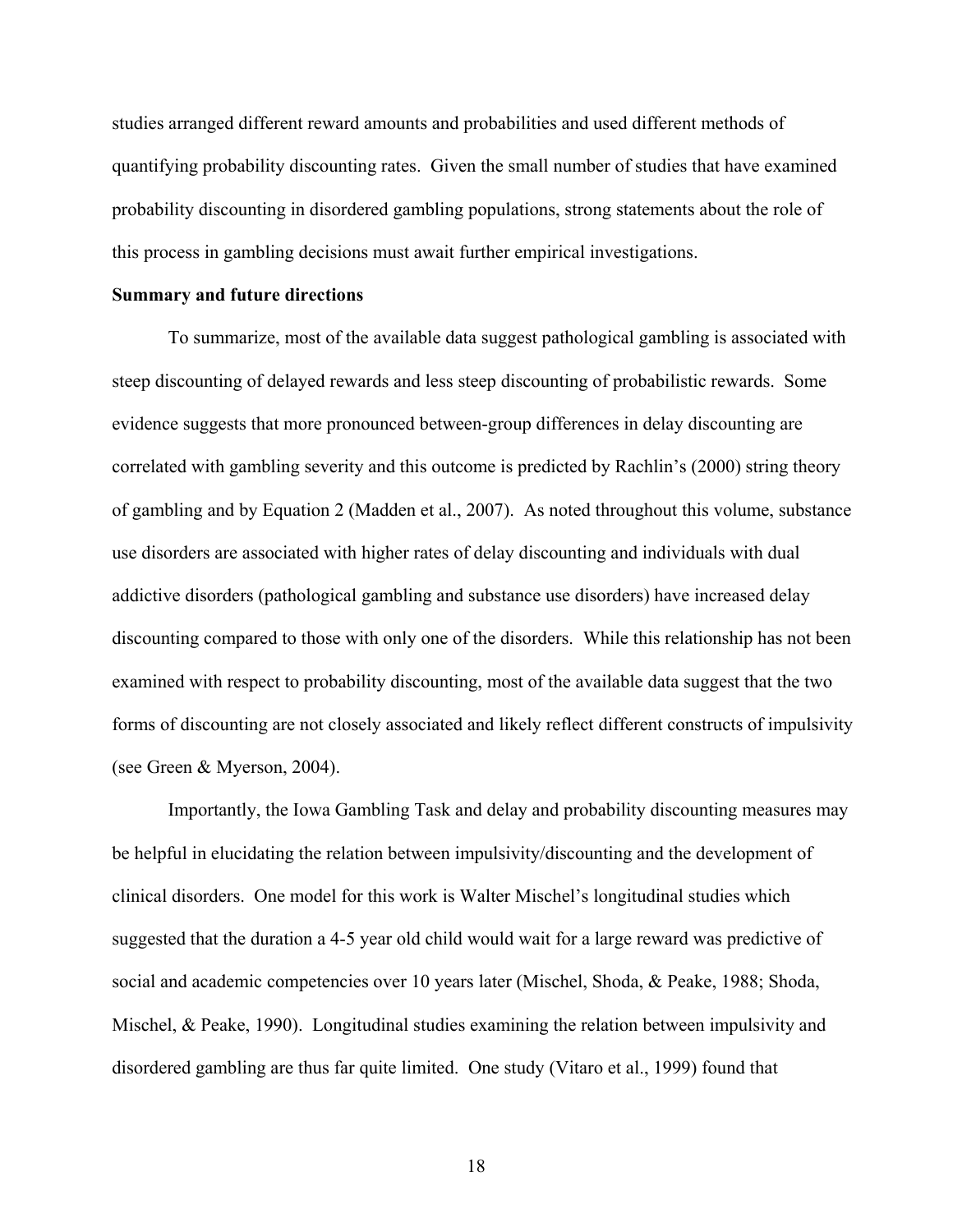impulsivity, measured by a self-report questionnaire and a card-sorting task in early adolescence, predicted development of disordered gambling at age 17. Because questionnaire measures of impulsivity do not reliably correlate with delay discounting (e.g., Monterosso, Ehrman, Napier, O'Brien, & Childress, 2001), the role of early delay gratification abilities and subsequent development of disordered gambling remains an unstudied relation.

Tolerance for delays can be assessed in preschool children (Mischel & Metzner, 1962), and perhaps even infants (Darcheville, Riviere, & Wearden, 1993). Therefore, the means for conducting longitudinal studies focused on predicting addictive behaviors are available and may prove an important area of future research.

To date, the study of the relation between discounting and addictive behaviors has largely taken a trait approach (i.e., documenting the correlation between discounting and the variety of addictive disorders), but there is also evidence that experiential variables can affect discounting rates (see Odum & Baumann, this volume). Some researchers have speculated that high rates of delay discounting may be adaptive in environments in which delayed rewards are unlikely to be available after the delay (Stevens & Stephens, this volume; Williams & Dayan, 2005). Thus a lifetime of learning not to trust others to deliver what they promise in the future may play a role in delay discounting rates (Takahashi, Ikeda, & Hasegawa, 2007), and the tendency to take whatever is immediately available may be important in the decision to gamble or use drugs (Reynolds, Patak, & Shroff, 2007).

Consistent with a role of learning in discounting, Mischel's work suggests a number of cognitive strategies may help children better tolerate delays to a larger reward (Mischel, Shoda, & Rodriguez, 1989). Research conducted with animals likewise suggests that long-lasting patterns of delay tolerance can be taught even without mediating verbal strategies (e.g., Mazur &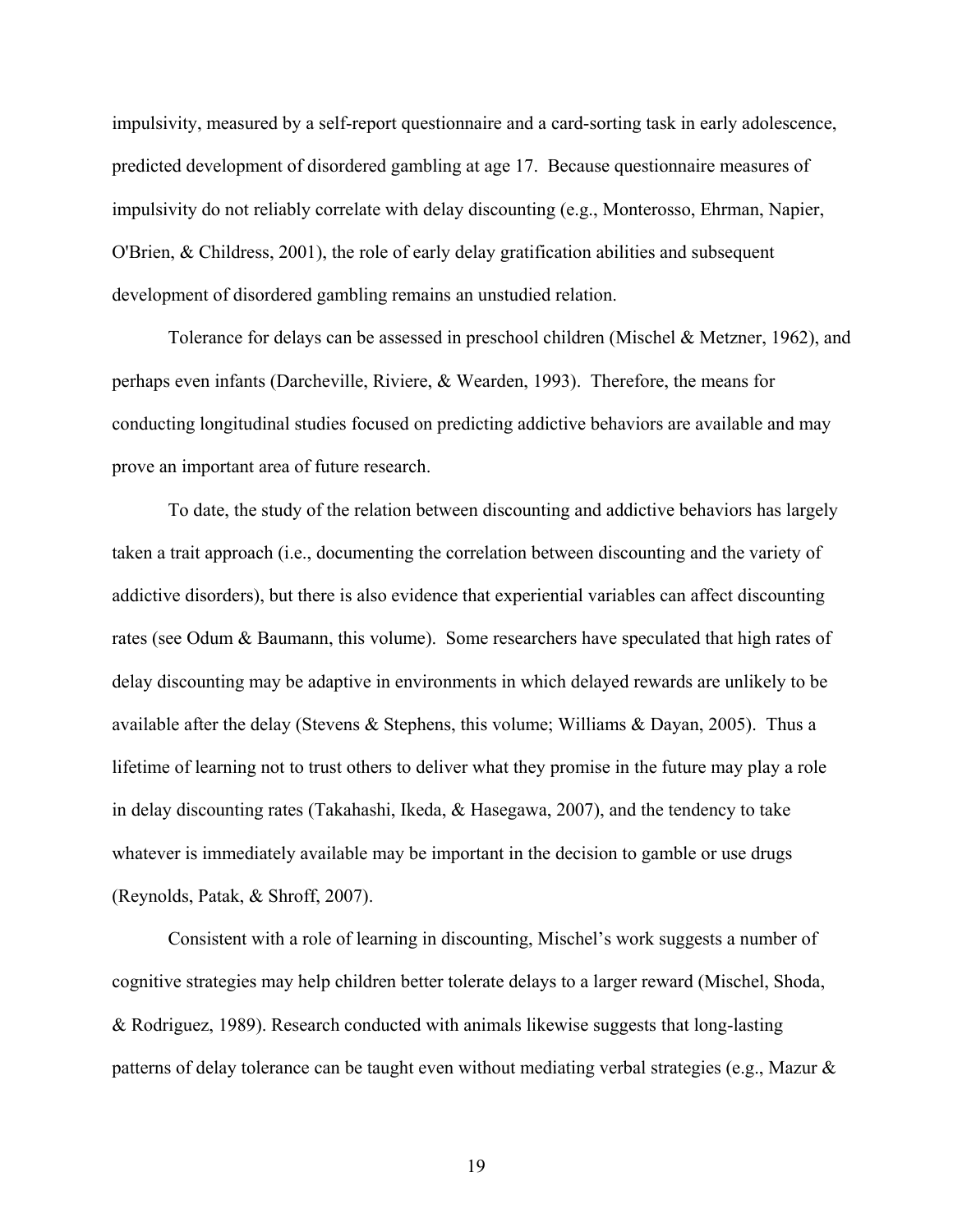Logue, 1978). That substance users might acquire self-control skills leading up to a successful quit attempt is supported to some extent by data suggesting that currently abstinent cigarette smokers, intravenous drug users, and alcoholics have lower delay discounting rates compared to active users (Bickel et al., 1999; Bretteville-Jensen, 1999; Petry, 2001a). Further evidence for this comes from two studies demonstrating that pre-quit delay discounting rates are predictive of success in interventions designed to promote cigarette abstinence (Dallery & Raiff, 2007; Yoon, Higgins, Heil, Sugarbaker, Thomas, & Badger 2007). The same hypothesis might be forwarded about the correlation between recent gambling frequency and rates of delay discounting. That is, acquired delay tolerance skills leading up to a quit attempt might be predictive of success.

Of course, an equally viable trait-based interpretation of these findings is that some individuals with lower discounting rates will, for unrelated reasons, develop a substance use or gambling disorder and their lower rate of discounting enhances their chances of a successful quit attempt. Whether more adaptive delay or probability discounting rates can be systematically taught, and the effects of such learning on clinical outcomes in pathological gambling, are important topics for future research.

A better understanding of how individuals discount rewards delayed in time and probabilistic outcomes may also serve as a theoretical construct for understanding pathological gambling. A wide literature demonstrates that small rewards are discounted more rapidly than large rewards (Kirby et al., 1999; Myerson & Green, 1995; Raineri & Rachlin, 1993). By the nature of gambling, the value of an individual bet is substantially lower than the value of a win, and therefore may be discounted much more rapidly. In other words, a \$1 bet may lose half its subjective value in a matter of minutes, while a \$1000 win will not lose half its subjective value for 1 year or more. The studies by Petry and Cassarella (1999), Petry, (2001a) and Holt et al.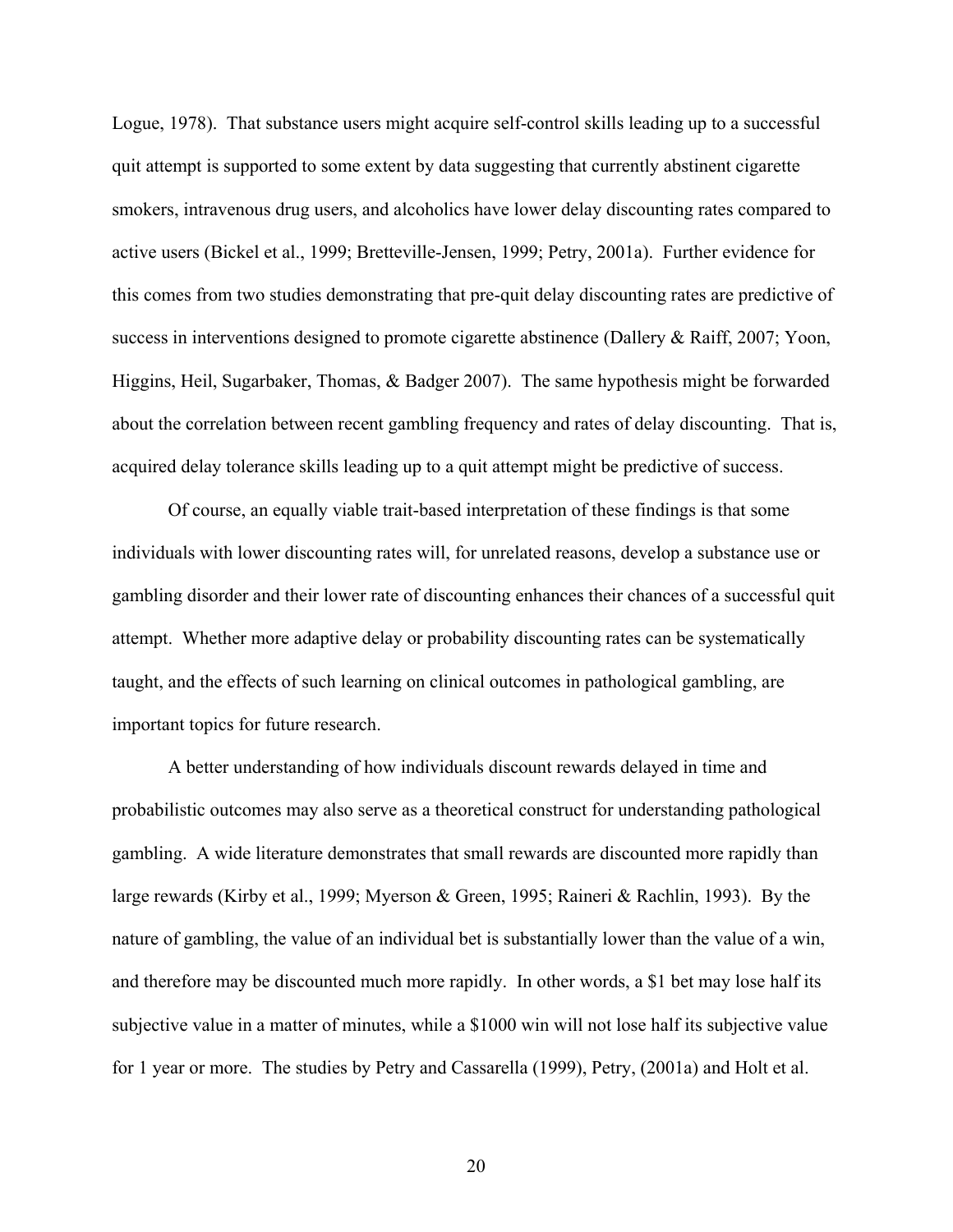(2003) all found disordered gamblers had greater discounting for smaller than larger monetary rewards. As Rachlin (1990) proposes, gamblers bet in "strings," in which subjective losses are not considered until the next win occurs. Within each string, the cumulative effects of previous bets may be greatly devalued due to the rapid discounting of these relatively small monetary amounts.

Also of potential importance to Rachlin's (1990) string theory of gambling is how delayed losses are discounted. Some studies (Goudriaan, Oosterlaan, de Beurs, & van den Brink, 2005; Goudriaan et al., 2006; Petry, 2001b; Petry et al., 1998) suggest that substance abusers and pathological gamblers are relatively insensitive to delayed losses. This sign effect, that outcomes that constitute a gain are discounted at higher rates than outcomes that constitute a loss, has not been widely investigated in substance abusing or pathological gambling populations. However, Baker, Johnson and Bickel (2003) found that current smokers discounted both gains and losses more rapidly than never smokers. If pathological gamblers discount delayed losses at a particularly high rate, string theory predicts this will make them all the more likely to gamble because the negative value of long strings of losses followed by a single win are so substantially discounted. Future examination of the sign effect in pathological gamblers, along with individuals with substance use disorders, is needed to better understand these associations.

The study of impulsivity, delay discounting, and probability discounting and their relation to disordered gambling is in its infancy. Important tests of how these processes might affect the decision to gamble have yet to be conducted. Should a particular type of discounting be shown to play an important causal role in pathological gambling, then new avenues of research investigating biological, pharmacological, and learning processes may help to establish effective interventions for this disorder.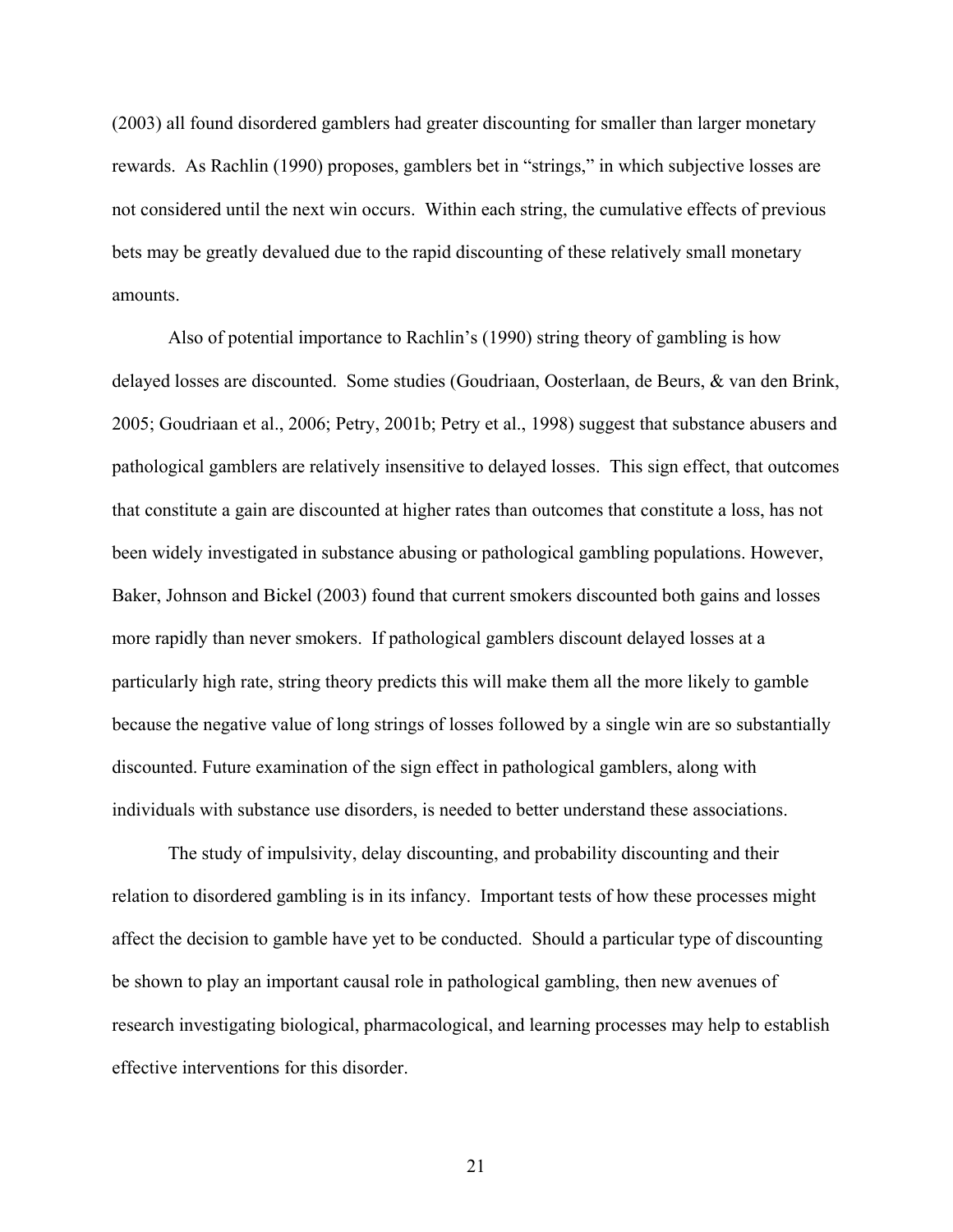### **References**

- Ainslie, G. (1975). Specious reward: a behavioral theory of impulsiveness and impulse control. *Psychological Bulletin, 82*, 463-496.
- Alessi, S. M., & Petry, N. M. (2003). Pathological gambling severity is associated with impulsivity in a delay discounting procedure. *Behavioural Processes, 64*, 345-354.
- Allcock, C. C., & Grace, D. M. (1988). Pathological gamblers are neither impulsive nor sensation-seekers. *Australian and New Zealand Journal of Psychiatry, 22*, 307-311.
- Allen, T. J., Moeller, F. G., Rhoades, H. M., & Cherek, D. R. (1998). Impulsivity and history of drug dependence. *Drug and Alcohol Dependence, 50*, 137-145.
- American Psychiatric Association. (1994). *Diagnostic and Statistical Manual of Mental Disorders* (4th ed.). Washington DC: American Psychiatric Association.
- Baker, F., Johnson, M.W., Bickel, W.K. (2003). Delay discounting in current and never-before cigarette smokers: similarities and differences across commodity, sign, and magnitude. *Journal of Abnormal Psychology, 112,* 382-392.
- Bechara, A., Damasio, A. R., Damasio, H., & Anderson, S. W. (1994). Insensitivity to future consequences following damage to human prefrontal cortex. *Cognition, 50*, 7-15.
- Bechara, A., Damasio, H., Tranel, D., & Damasio, A. R. (1997). Deciding advantageously before knowing the advantageous strategy. *Science, 275*, 1293-1295.
- Bickel, W. K., Odum, A. L., & Madden, G. J. (1999). Impulsivity and cigarette smoking: delay discounting in current, never, and ex-smokers. *Psychopharmacology, 146*, 447-454.
- Blaszczynski, A., McConaghy, N., & Frankova, A. (1990). Boredom proneness in pathological gambling. *Psychological Reports, 67*, 35-42.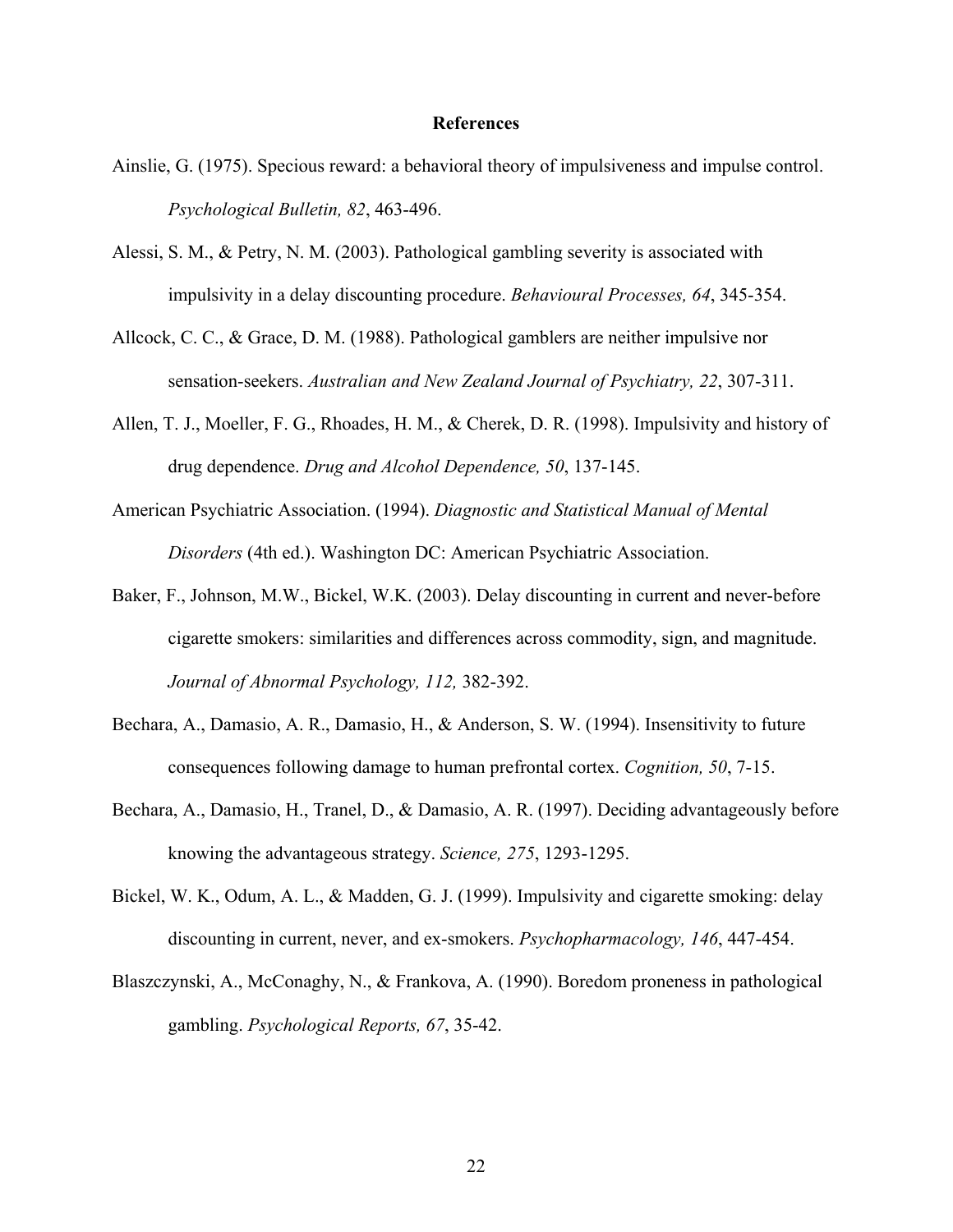- Blaszczynski, A., Steel, Z., & McConaghy, N. (1997). Impulsivity in pathological gambling: the antisocial impulsivist. *Addiction, 92*, 75-87.
- Blaszczynski, A. P., Wilson, A. C., & McConaghy, N. (1986). Sensation seeking and pathological gambling. *British Journal of Addiction, 81*, 113-117.
- Blaszczynski, A., & Nower, L. (2003). Imaginal desensitisation: A relaxation-based technique for impluse control disorders. *Journal of Clinical Activities, 2*, 1-14.
- Bretteville-Jensen, A. L. (1999). Addiction and discounting. *Journal of Health Economics, 18*, 393-407.
- Carlton, P. L., & Manowitz, P. (1994). Factors determining the severity of pathological gambling in males. *Journal of Gambling Studies, 10*, 147-157.
- Chalmers, D., Olenick, N. L., & Stein, W. (1993). Dispositional traits as risk in problem drinking. *Journal of Substance Abuse, 5*, 401-410.
- Cookson, H. (1994). Personality variables associated with alcohol use in young offenders. *Personality & Individual Differences, 16*, 179-182.
- Cunningham-Williams, R. M., Cottler, L. B., Compton, W. M., Spitznagel, E. L., & Ben-Abdallah, A. (2000). Problem gambling and comorbid psychiatric and substance use disorders among drug users recruited from drug treatment and community settings. *Journal of Gambling Studies, 16*, 347-376.
- Dallery, J., & Raiff, B. R. (2007). Delay discounting predicts cigarette smoking in a laboratory model of abstinence reinforcement. *Psychopharmacology, 190*, 485-496.
- Darcheville, J. C., Riviere, V., & Wearden, J. H. (1993). Fixed-interval performance and selfcontrol in infants. *Journal of the Experimental Analysis of Behavior, 60*, 239-254.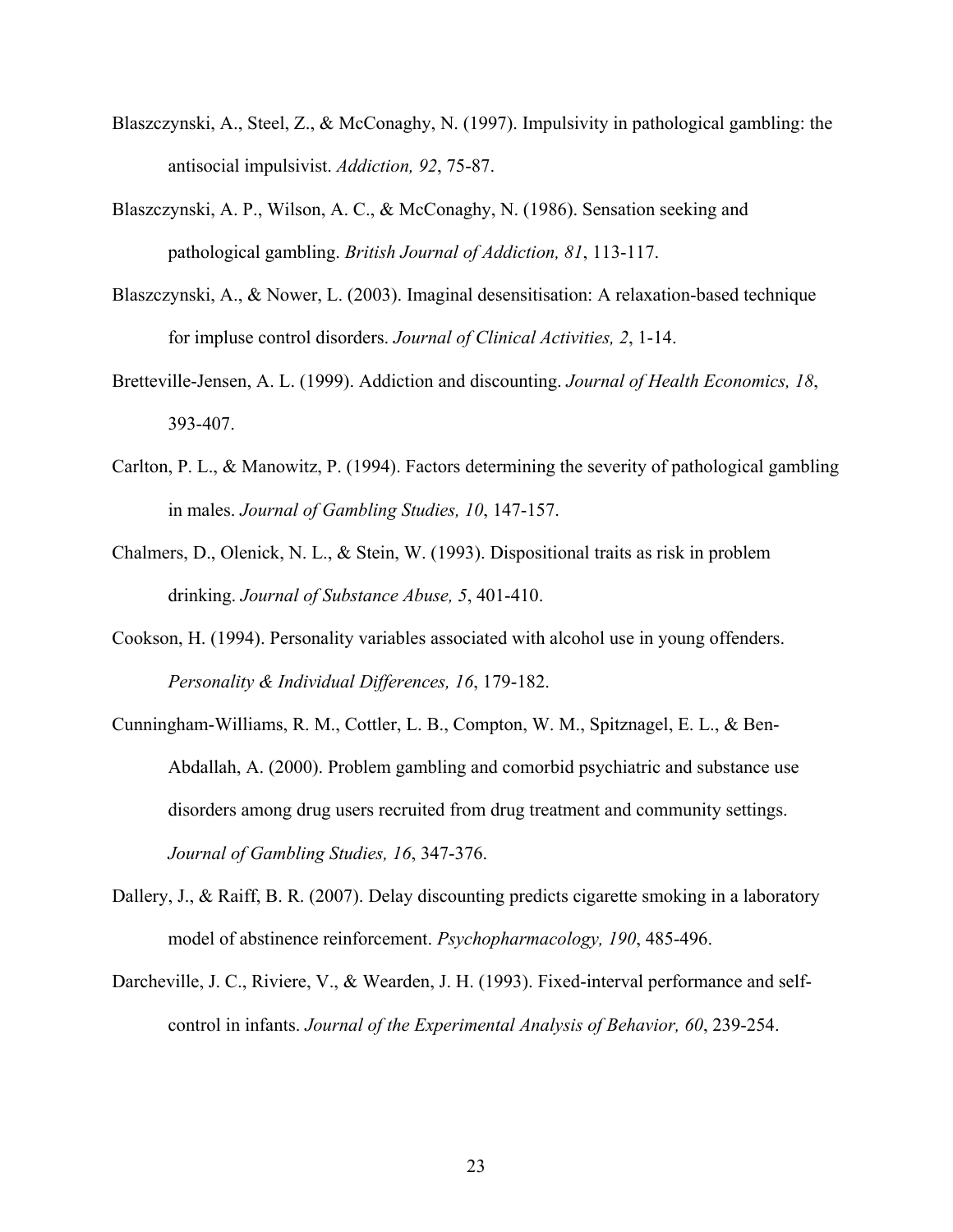- Dawes, M. A., Tarter, R. E., & Kirisci, L. (1997). Behavioral self-regulation: correlates and 2 year follow-ups for boys at risk for substance abuse. *Drug and Alcohol Dependence, 45*, 165-176.
- Dickerson, M., Hinchy, J., & Fabre, J. (1987). Chasing, arousal and sensation seeking in offcourse gamblers. *British Journal of Addiction, 82*, 673-680.
- Dixon, M. R., Jacobs, E. A., & Sanders, S. (2006). Contextual control of delay discounting by pathological gamblers. *Journal of Applied Behavior Analysis, 39*, 413-422.
- Dixon, M. R., Marley, J., & Jacobs, E. A. (2003). Delay discounting by pathological gamblers. *Journal of Applied Behavior Analysis, 36*, 449-458.
- Dom, G., De Wilde, B., Hulstijn, W., van den Brink, W., & Sabbe, B. (2006). Behavioural aspects of impulsivity in alcoholics with and without a cluster-B personality disorder. *Alcohol and Alcoholism, 41*, 412-420.
- Eisen, S. V., Youngman, D. J., Grob, M. C., & Dill, D. L. (1992). Alcohol, drugs, and psychiatric disorders: A current view of hospitalized adolescents. *Journal of Adolescent Research, 7*, 250-265.
- Gerbing, D. W., Ahadi, S. A., & Patton, J. H. (1987). Toward a conceptualization of impulsivity: components across the behavioral and self-report domains. *Multivariate Behavioral Research, 22*, 357-379.
- Gerstein, D. R., Volberg, R. A., Toce, M. T., Harwood, H., Johnson, R. A., Buie, T., et al. (1999). Gambling Impact and Behavior Study: Report to the National Gambling Impact Study Commission. National Opinion Research Center: University of Chicago, IL.
- Goudriaan, A. E., Oosterlaan, J., de Beurs, E., & van den Brink, W. (2005). Decision making in pathological gambling: A comparison between pathological gamblers, alcohol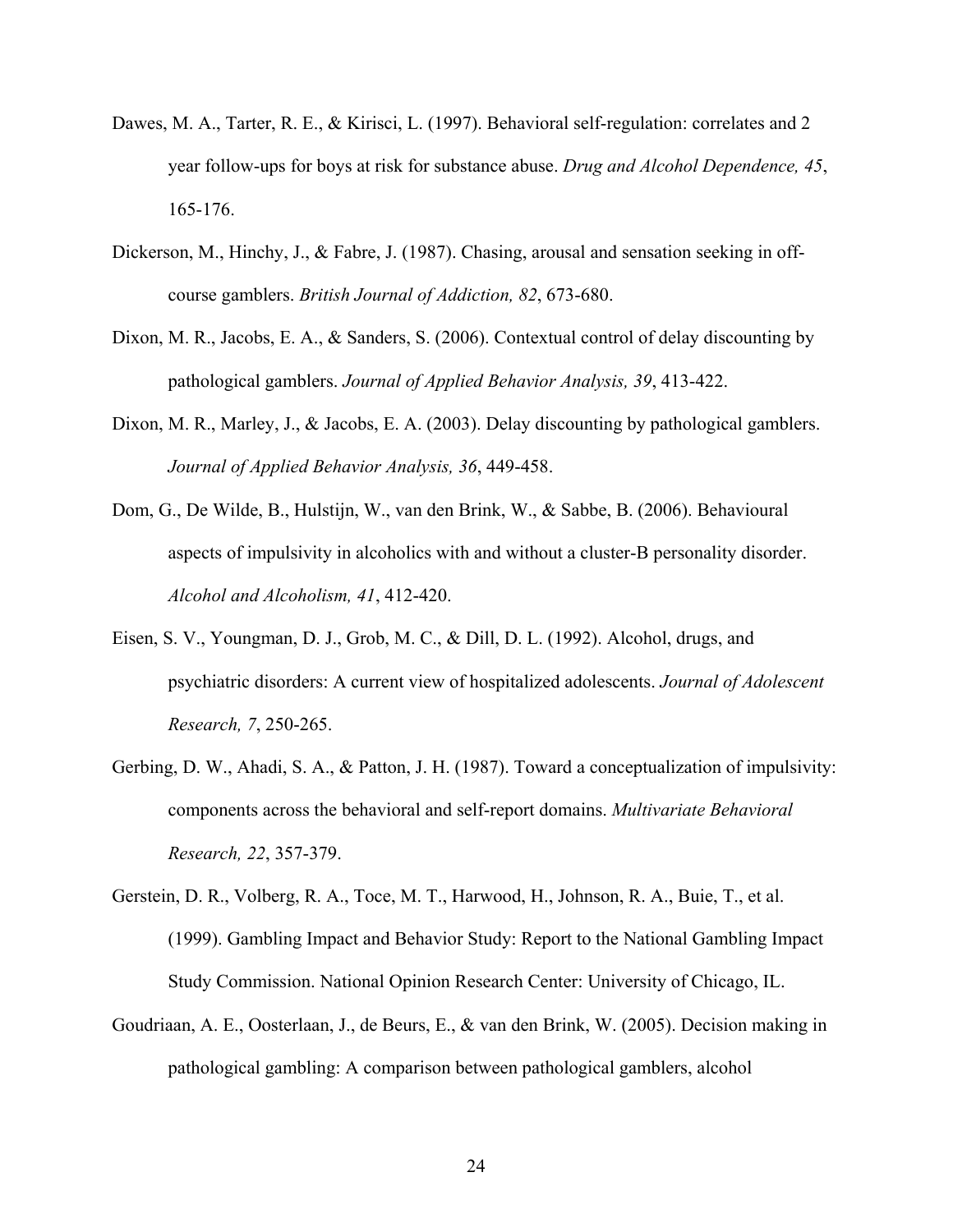dependents, persons with Tourette syndrome, and normal controls. *Brain Research. Cognitive Brain Research, 23*, 137-151.

- Goudriaan, A. E., Oosterlaan, J., de Beurs, E., & van den Brink, W. (2006). Psychophysiological determinants and concomitants of deficient decision making in pathological gamblers. *Drug and Alcohol Dependence, 84*, 231-239.
- Green, L., & Myerson, J. (2004). A discounting framework for choice with delayed and probabilistic rewards. *Psychological Bulletin, 130*, 769-792.
- Holt, D. D., Green, L., & Myerson, J. (2003). Is discounting impulsive?. Evidence from temporal and probability discounting in gambling and non-gambling college students. *Behavioural Processes, 64*, 355-367.
- Ibanez, A., Blanco, C., Donahue, E., Lesieur, H. R., Perez de Castro, I., Fernandez-Piqueras, J., et al. (2001). Psychiatric comorbidity in pathological gamblers seeking treatment. *American Journal of Psychiatry, 158*, 1733-1735.
- Jaffe, L. T., & Archer, R. P. (1987). The prediction of drug use among college students from MMPI, MCMI, and sensation seeking scales. *Journal of Personality Assessment, 51*, 243- 253.
- Kirby, K. N. (1997). Bidding on the future: Evidence against normative discounting of delayed rewards: Rates decrease as amounts increase. *Journal of Experimental Psychology: General, 126*, 54-70.
- Kirby, K. N., Petry, N. M., & Bickel, W. K. (1999). Heroin addicts have higher discount rates for delayed rewards than non-drug-using controls. *Journal of Experimental Psychology: General, 128*, 78-87.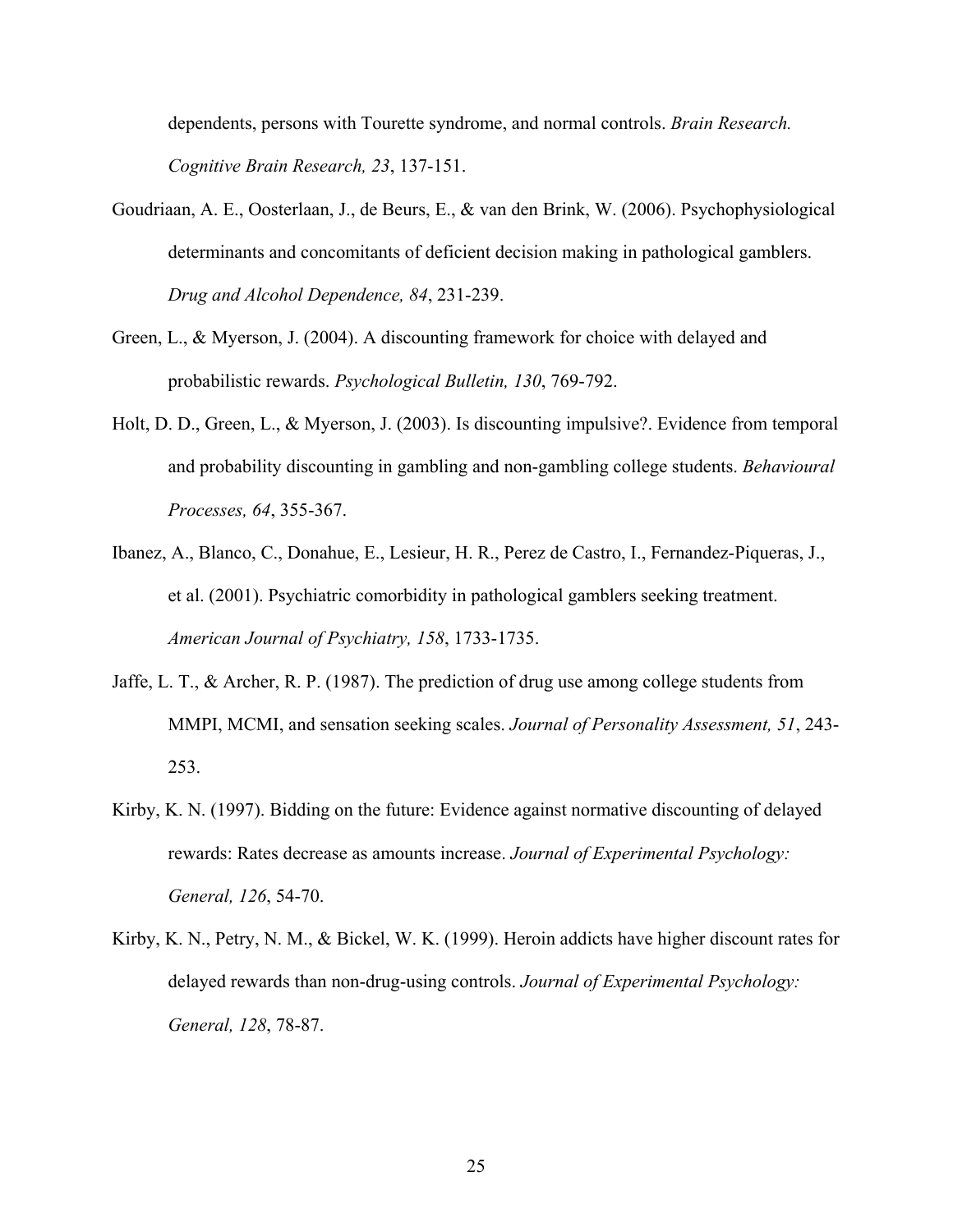- Ladd, G. T., & Petry, N. M. (2003). A comparison of pathological gamblers with and without substance abuse treatment histories. *Experimental and Clinical Psychopharmacology, 11*, 202-209.
- Langenbucher, J., Bavly, L., Labouvie, E., Sanjuan, P. M., & Martin, C. S. (2001). Clinical features of pathological gambling in an addictions treatment cohort. *Psychology of Addictive Behaviors, 15*, 77-79.
- Lesieur, H. R., & Blume, S. B. (1987). The South Oaks Gambling Screen (SOGS): A new instrument for the identification of pathological gamblers. *American Journal of Psychiatry, 144*, 1184-1188.
- Maccallum, F., & Blaszczynski, A. (2002). Pathological gambling and comorbid substance use. *Australian and New Zealand Journal of Psychiatry, 36*, 411-415.
- MacKillop, J., Anderson, E. J., Castelda, B. A., Mattson, R. E., & Donovick, P. J. (2006). Divergent validity of measures of cognitive distortions, impulsivity, and time perspective in pathological gambling. *Journal of Gambling Studies, 22*, 339-354.
- Madden, G. J., Ewan, E. E., & Lagorio, C. H. (2007). Toward an animal model of gambling: delay discounting and the allure of unpredictable outcomes. *Journal of Gambling Studies, 23*, 63-83.
- Madden, G. J., & Hartman, E. C. (2006). A steady-state test of the demand curve analysis of relative reinforcer efficacy. *Experimental and Clinical Psychopharmacology, 14*, 79-86.
- Madden, G. J., Petry, N. M., Badger, G. J., & Bickel, W. K. (1997). Impulsive and self-control choices in opioid-dependent patients and non-drug-using control participants: Drug and monetary rewards. *Experimental and Clinical Psychopharmacology, 5*, 256-262.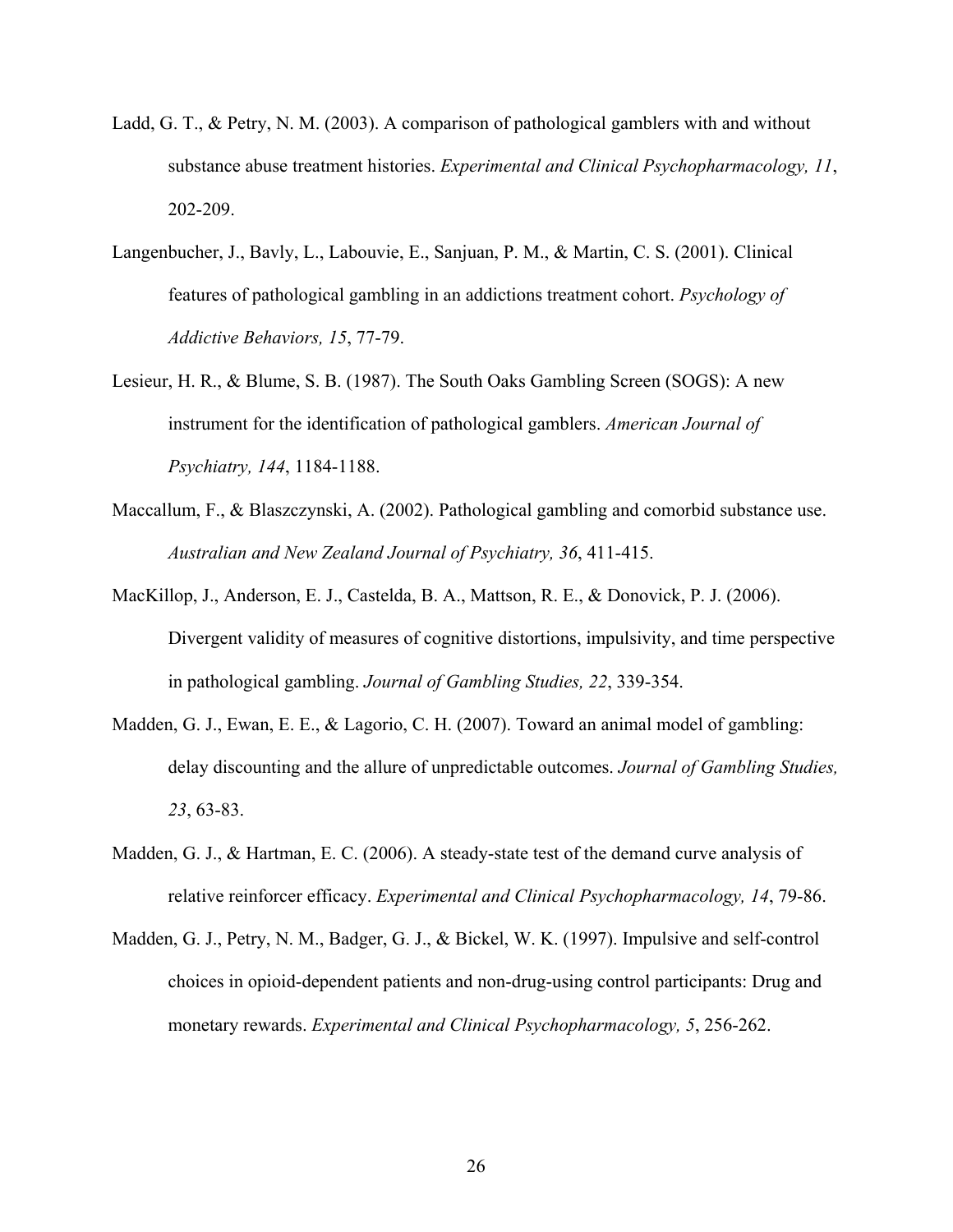- Madden, G. J., Petry, N. M., & Johnson, P. (Under review). Pathological gamblers discount probabilistic rewards at lower rates than matched controls.
- Mazur, J. E. (1987). An adjusting procedure for studing delayed reinforecment. In M. L. Commons, J. E. Mazur, J. A. Nevin, & H. Rachlin (Eds.), *Quantitiative Analysis of Behavior: Vol. 5. The Effect of Delay and of Intervening Events of Reinforement Value* (pp. 55-73). Hillsdale, NJ: Erlbaum.
- Mazur, J. E. (1989). Theories of probabilistic reinforcement. *Journal of the Experimental Analysis of Behavior, 51*, 87-99.
- Mazur, J. E. (1991). Choice with probabilistic reinforcement: effects of delay and conditioned reinforcers. *Journal of the Experimental Analysis of Behavior, 55*, 63-77.
- Mazur, J. E. (2007). Choice in a successive-encounters procedure and hyperbolic decay of reinforcement. *Journal of the Experimental Analysis of Behavior, 88*, 73-85.
- Mazur, J. E., & Logue, A. W. (1978). Choice in a "self-control" paradigm: effects of a fading procedure. *Journal of the Experimental Analysis of Behavior, 30*, 11-17.
- Mazur, J. E., & Romano, A. (1992). Choice with delayed and probabilistic reinforcers: effects of variability, time between trials, and conditioned reinforcers. *Journal of the Experimental Analysis of Behavior, 58*, 513-525.
- McCormick, R. A., Taber, J., Kruedelbach, N., & Russo, A. (1987). Personality profiles of hospitalized pathological gamblers: the California Personality Inventory. *Journal of Clinical Psychology, 43*, 521-527.
- Mischel, W., & Metzner, R. (1962). Preference for delayed reward as a function of age, intelligence, and length of delay interval. *Journal of Abnormal Social Psychology, 64*, 425-431.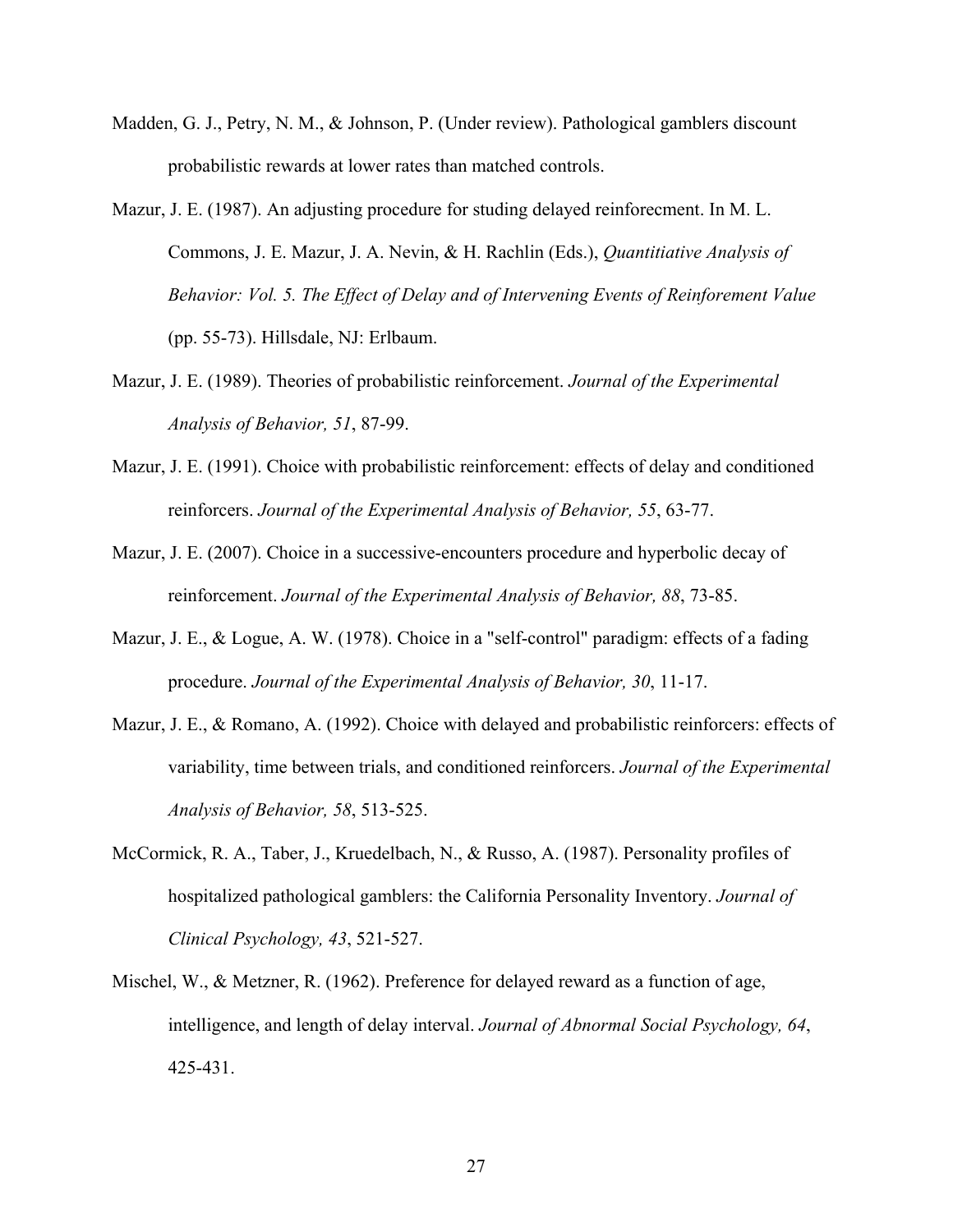- Mischel, W., Shoda, Y., & Peake, P. K. (1988). The nature of adolescent competencies predicted by preschool delay of gratification. *Journal of Personality and Social Psychology, 54*, 687-696.
- Mischel, W., Shoda, Y., & Rodriguez, M. I. (1989). Delay of gratification in children. *Science, 244*, 933-938.
- Monterosso, J., Ehrman, R., Napier, K. L., O'Brien, C. P., & Childress, A. R. (2001). Three decision-making tasks in cocaine-dependent patients: do they measure the same construct? *Addiction, 96*, 1825-1837.
- Myerson, J., & Green, L. (1995). Discounting of delayed rewards: Models of individual choice. *Journal of the Experimental Analysis of Behavior, 64*, 263-276.
- Odum, A. L., Madden, G. J., Badger, G. J., & Bickel, W. K. (2000). Needle sharing in opioiddependent outpatients: psychological processes underlying risk. *Drug and Alcohol Dependence, 60*, 259-266.
- Odum, A. L., Madden, G. J., & Bickel, W. K. (2002). Discounting of delayed health gains and losses by current, never- and ex-smokers of cigarettes. *Nicotine and Tobacco Research, 4*, 295-303.
- Patton, J. H., Stanford, M. S., & Barratt, E. S. (1995). Factor structure of the Barratt impulsiveness scale. *Journal of Clinical Psychology, 51*, 768-774.
- Petry, N. M. (2001a). Delay discounting of money and alcohol in actively using alcoholics, currently abstinent alcoholics, and controls. *Psychopharmacology, 154*, 243-250.
- Petry, N. M. (2001b). Pathological gamblers, with and without substance use disorders, discount delayed rewards at high rates. *Journal of Abnormal Psychology, 110*, 482-487.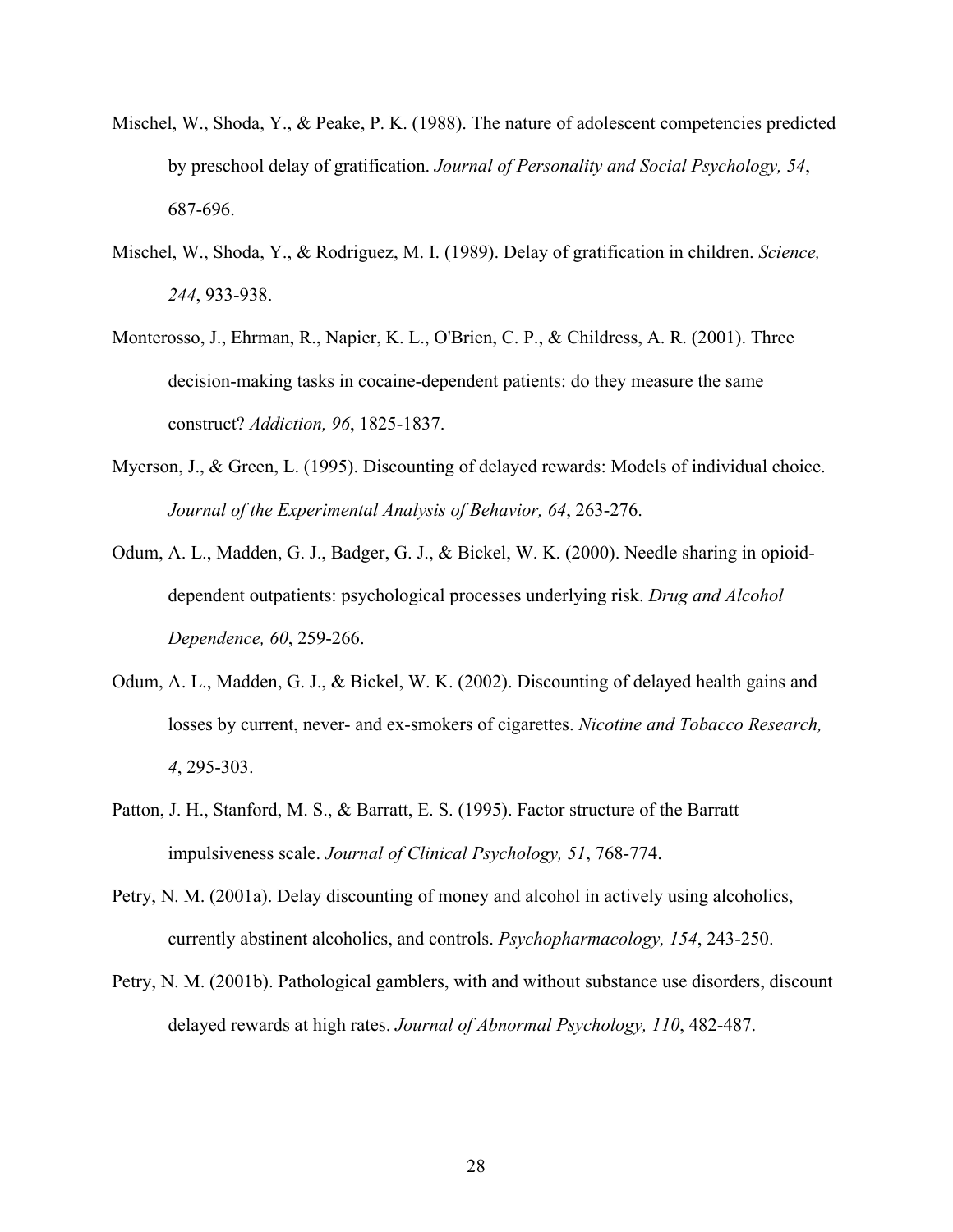- Petry, N. M. (2001c). Substance abuse, pathological gambling, and impulsiveness. *Drug and Alcohol Dependence, 63*, 29-38.
- Petry, N. M. (2005). *Pathological Gambling: Etiology, Comorbidity, and Treatment*: American Psychological Association.
- Petry, N. M., Bickel, W. K., & Arnett, M. (1998). Shortened time horizons and insensitivity to future consequences in heroin addicts. *Addiction, 93*, 729-738.
- Petry, N. M., & Casarella, T. (1999). Excessive discounting of delayed rewards in substance abusers with gambling problems. *Drug and Alcohol Dependence, 56*, 25-32.
- Petry, N. M., Stinson, F. S., & Grant, B. F. (2005). Comorbidity of DSM-IV pathological gambling and other psychiatric disorders: Results from the National Epidemiologic Survey on Alcohol and Related Conditions. *Journal of Clinical Psychiatry, 66*, 564-574.
- Rachlin, H. (1990). Why do people gamble and keep gambling despite heavy losses? *Psychological Science, 1*, 294-297.

Rachlin, H. (2000). *The Science of Self-Control*. Cambridge, MA: Harvard University Press.

- Rachlin, H., & Green, L. (1972). Commitment, choice and self-control. *Journal of the Experimental Analysis of Behavior, 17*, 15-22.
- Rachlin, H., Raineri, A., & Cross, D. (1991). Subjective probability and delay. *Journal of the Experimental Analysis of Behavior, 55*, 233-244.
- Raineri, A., & Rachlin, H. (1993). The effect of temporal constraints on the value of money and other commodities. *Journal of Behavioral Decision-Making, 6*, 77-94.
- Reynolds, B., Patak, M., & Shroff, P. (2007). Adolescent smokers rate delayed rewards as less certain than adolescent nonsmokers. *Drug and Alcohol Dependence, 90*, 301-303.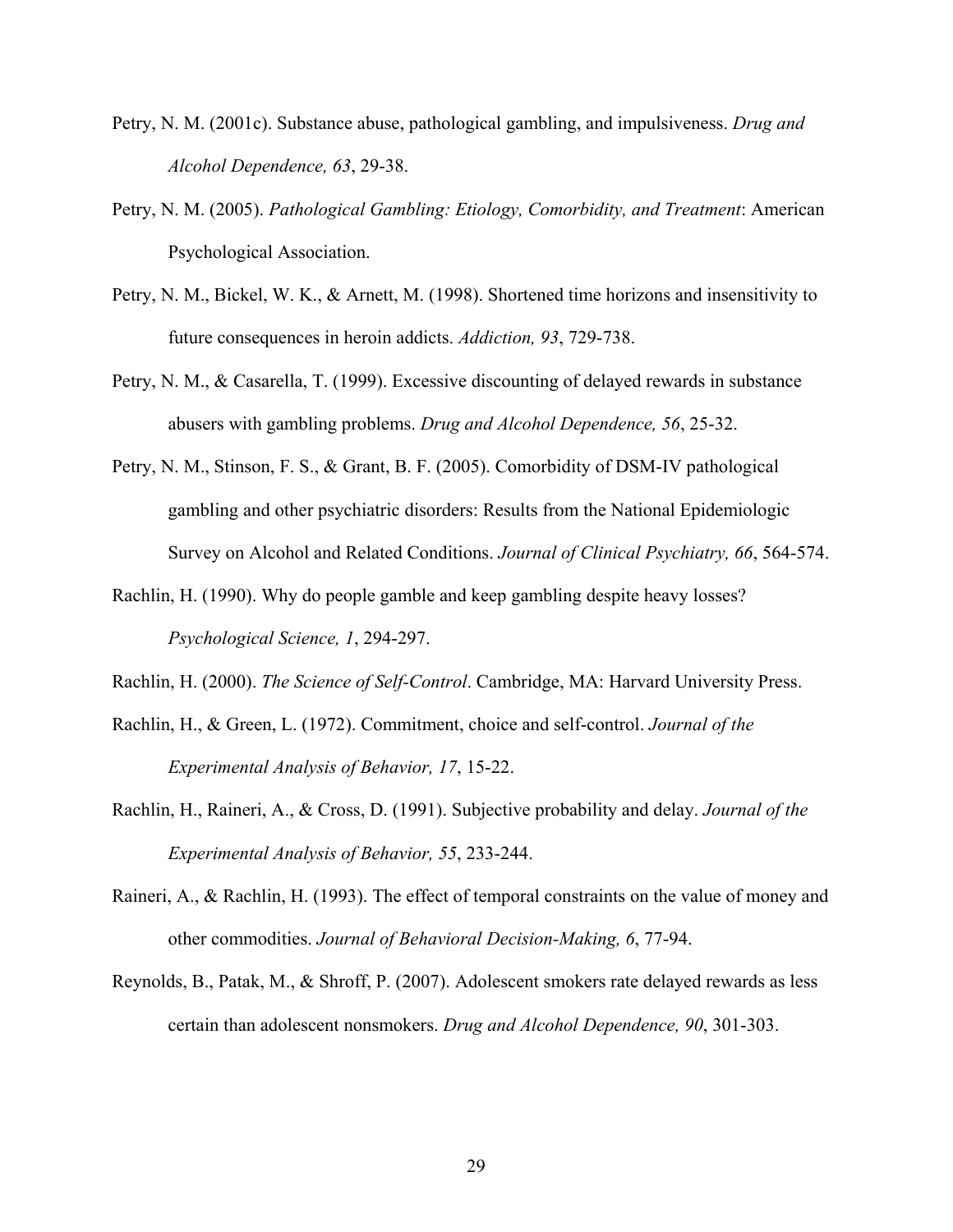- Rosenthal, T. L., Edwards, N. B., Ackerman, B. J., Knott, D. H., & Rosenthal, R. H. (1990). Substance abuse patterns reveal contrasting personal traits. *Journal of Substance Abuse, 2*, 255-263.
- Shaffer, H. J., Hall, M. N., & Vander Bilt, J. (1999). Estimating the prevalence of disordered gambling behavior in the United States and Canada: A research synthesis. *American Journal of Public Health, 89*, 1369-1376.
- Sher, K. J., & Trull, T. J. (1994). Personality and disinhibitory psychopathology: alcoholism and antisocial personality disorder. *Journal of Abnormal Psychology, 103*, 92-102.
- Shoda, Y., Mischel, W., & Peake, P. K. (1990). Predicting adolescent cognitive and self regulatory competencies from preschool delay of gratification: Identifying diagnostic conditions. *Developmental Psychology, 26*, 978-986.
- Specker, S. M., Carlson, G. A., Edmonson, K. M., & Johnson, P. E. (1996). Psychopathology in pathological gamblers seeking treatment. *Journal of Gambling Studies, 12*, 67.
- Steel, Z., & Blaszczynski, A. (1998). Impulsivity, personality disorders and pathological gambling severity. *Addiction, 93*, 895-905.
- Takahashi, T., Ikeda, K., & Hasegawa, T. (2007). A hyperbolic decay of subjective probability of obtaining delayed rewards. *Behavioral Brain Functioning, 3*, 52.
- Toneatto, T., & Brennan, J. (2002). Pathological gambling in treatment-seeking substance abusers. *Addictive Behaviors, 27*, 465-469.
- Verdejo-Garcia, A. J., Perales, J. C., & Perez-Garcia, M. (2007). Cognitive impulsivity in cocaine and heroin polysubstance abusers. *Addictive Behaviors, 32*, 950-966.
- Vitaro, F., Arseneault, L., & Tremblay, R. E. (1997). Dispositional predictors of problem gambling in male adolescents. *American Journal of Psychiatry, 154*, 1769-1770.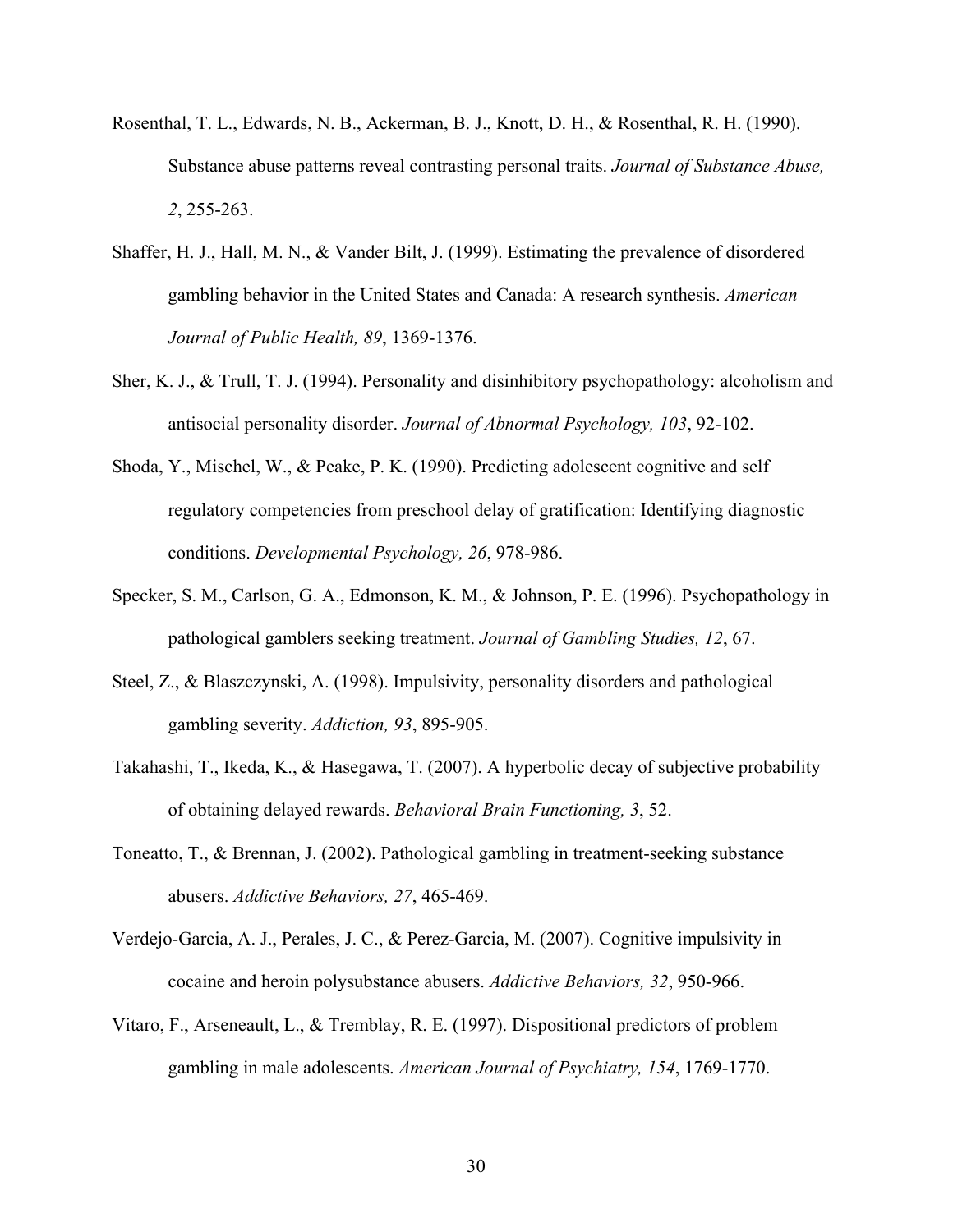- Vitaro, F., Arseneault, L., & Tremblay, R. E. (1999). Impulsivity predicts problem gambling in low SES adolescent males. *Addiction, 94*, 565-575.
- Vuchinich, R. E., & Simpson, C. A. (1998). Hyperbolic temporal discounting in social drinkers and problem drinkers. *Experimental and Clinical Psychopharmacology, 6*, 292-305.
- Welte, J., Barnes, G., Wieczorek, W., Tidwell, M. C., & Parker, J. (2001). Alcohol and gambling pathology among U.S. adults: Prevalence, demographic patterns and comorbidity. *Journal of Studies on Alcohol, 62*, 706-712.
- White, J. L., Moffitt, T. E., Caspi, A., Bartusch, D. J., Needles, D. J., & Stouthamer-Loeber, M. (1994). Measuring impulsivity and examining its relationship to delinquency. *Journal of Abnormal Psychology, 103*, 192-205.
- Williams, J., & Dayan, P. (2005). Dopamine, learning, and impulsivity: a biological account of attention-deficit/hyperactivity disorder. *Journal of Child and Adolescent Psychopharmacology, 15*, 160-179.
- Yoon, J. H., Higgins, S. T., Heil, S. H., Sugarbaker, R. J., Thomas, C. S., & Badger, G. J. (2007). Delay discounting predicts postpartum relapse to cigarette smoking among pregnant women. *Experimental and Clinical Psychopharmacology, 15*, 176-186.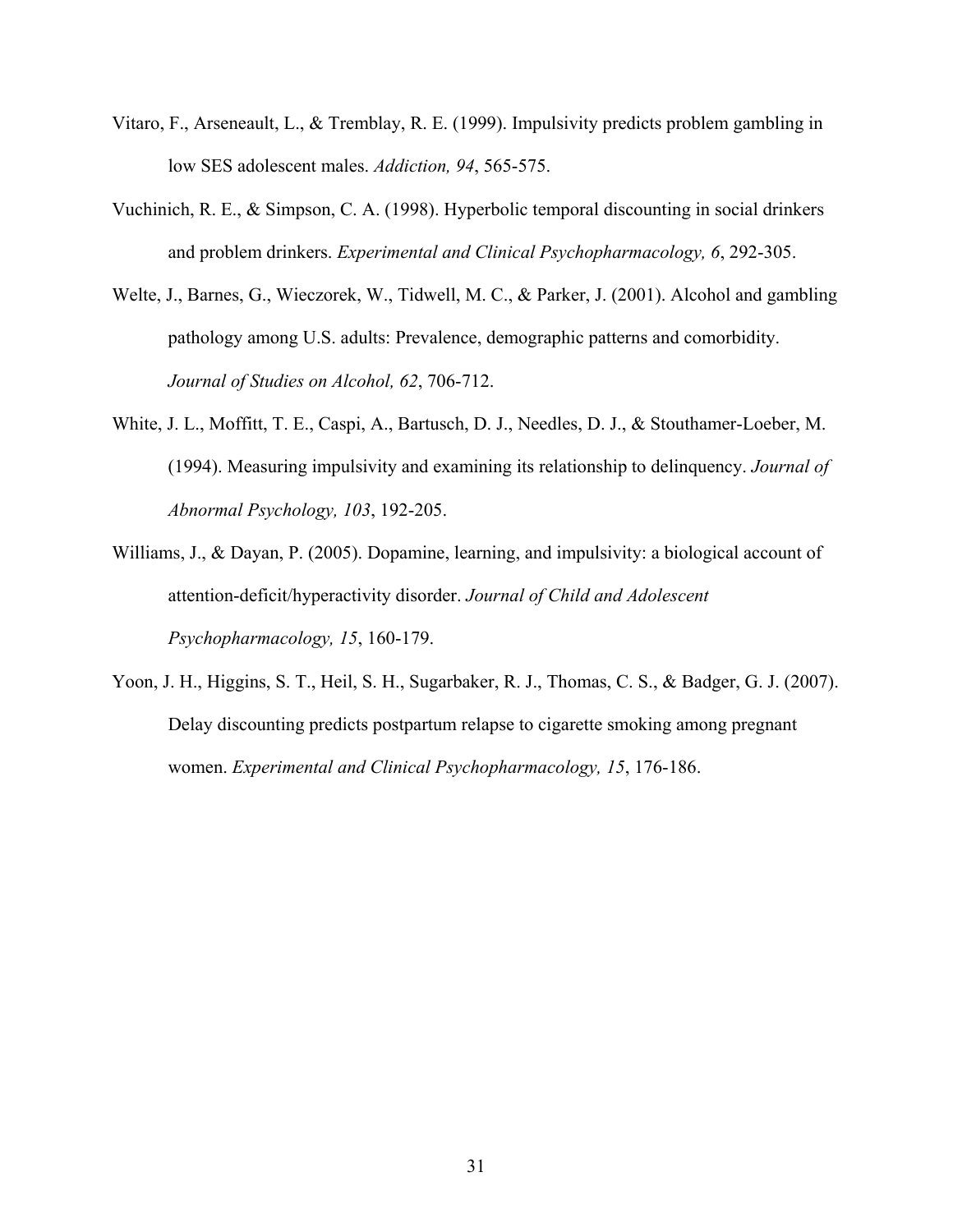

*Figure 1.* Hyperbolic discounting functions drawn using *k*-values reported for non-drug-abusing pathological gamblers and non-gambling non-drug abusing controls. The average value of the unpredictably delayed (gambling-like) rewards is given by the dashed line in each panel. For pathological gamblers, the discounted value of gambling like rewards exceeds that of the predictably delayed reward. The same is not true of controls with their lower rate of delay discounting.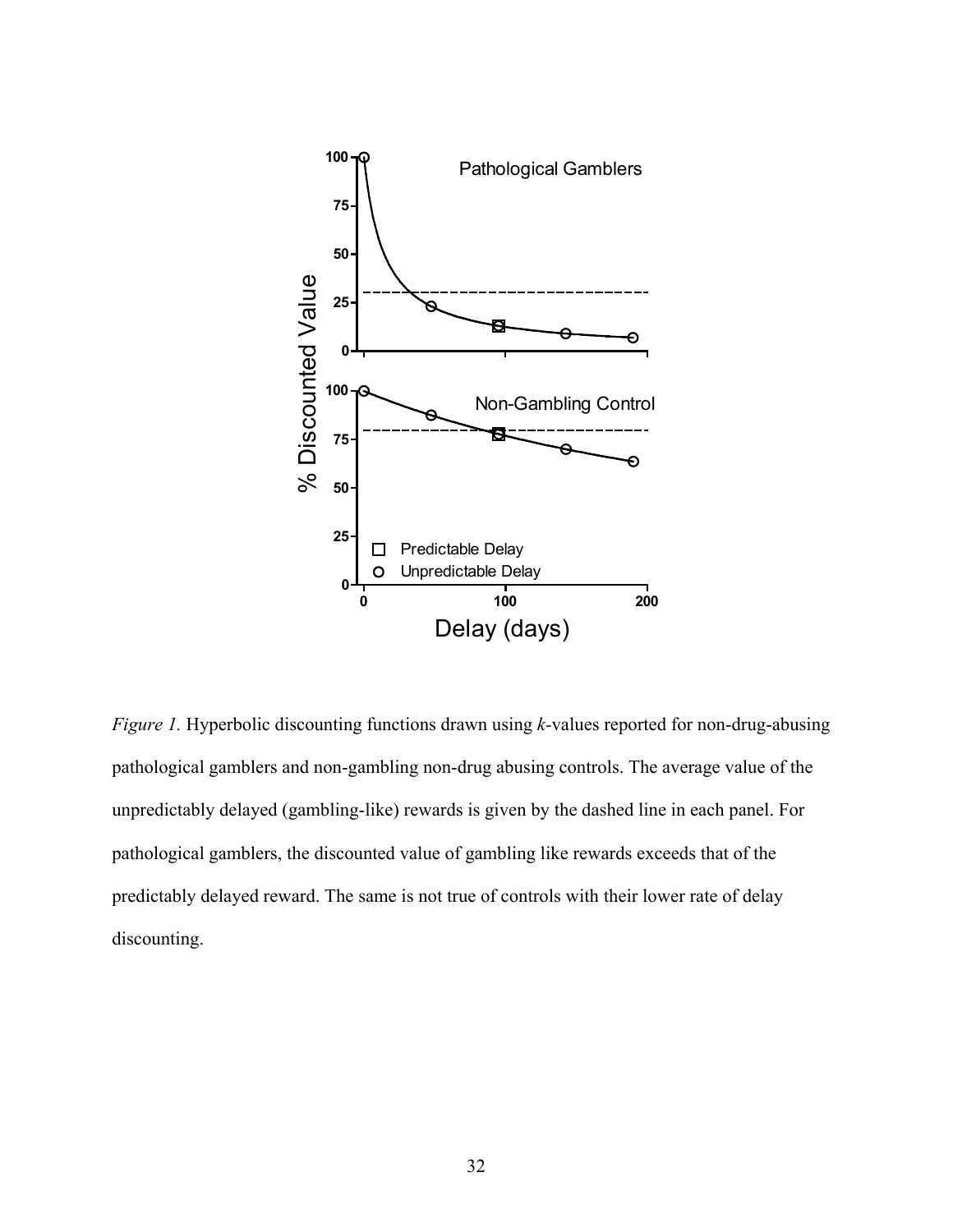

*Figure 2.* Predicted discounted value-added by selecting unpredictably delayed over predictably delayed rewards. Value added is shown as a function of the rate at which delayed rewards are discounted.